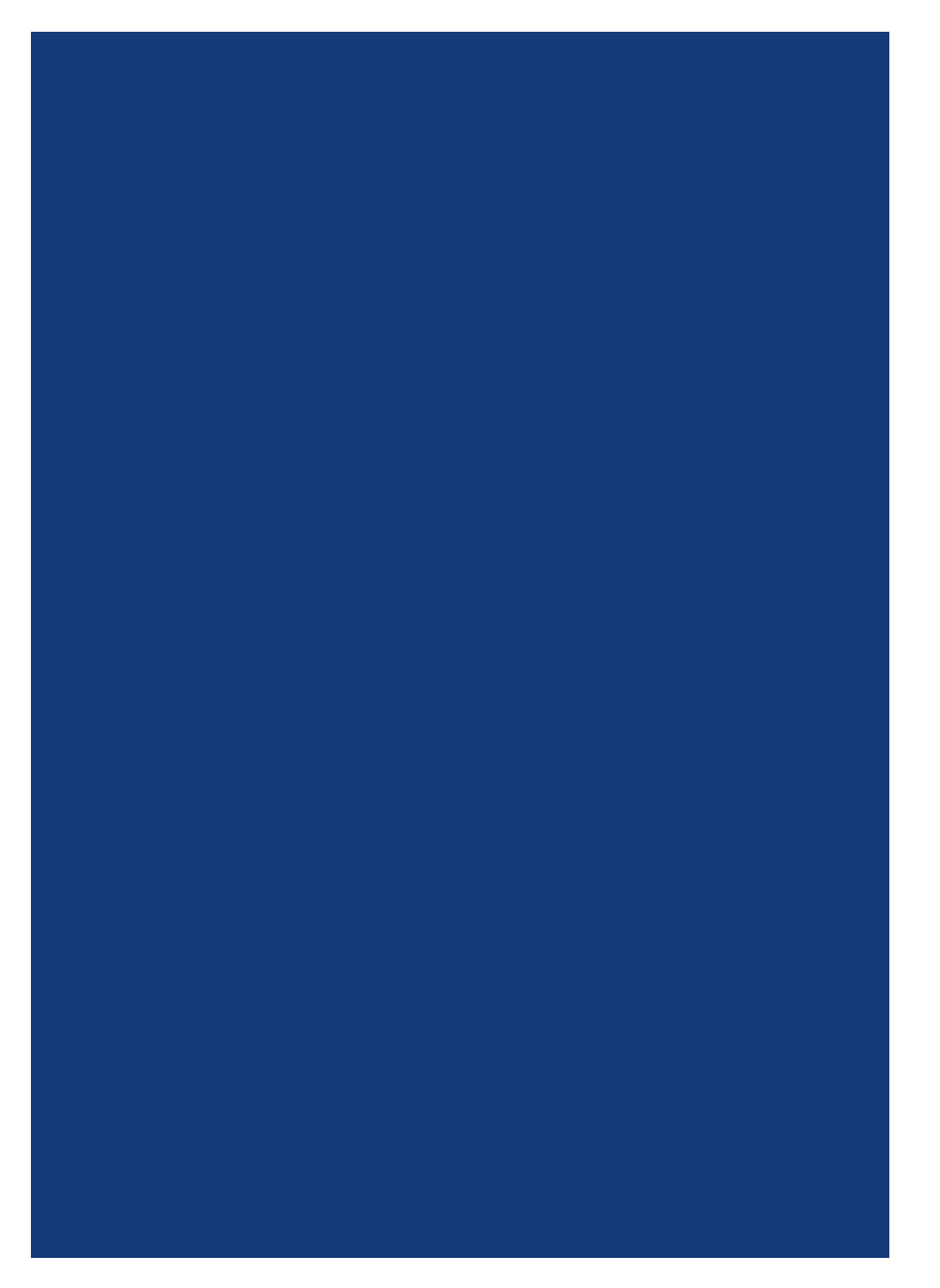# **FIRST-QUARTER REPORT**

AT 31 MARCH 2008

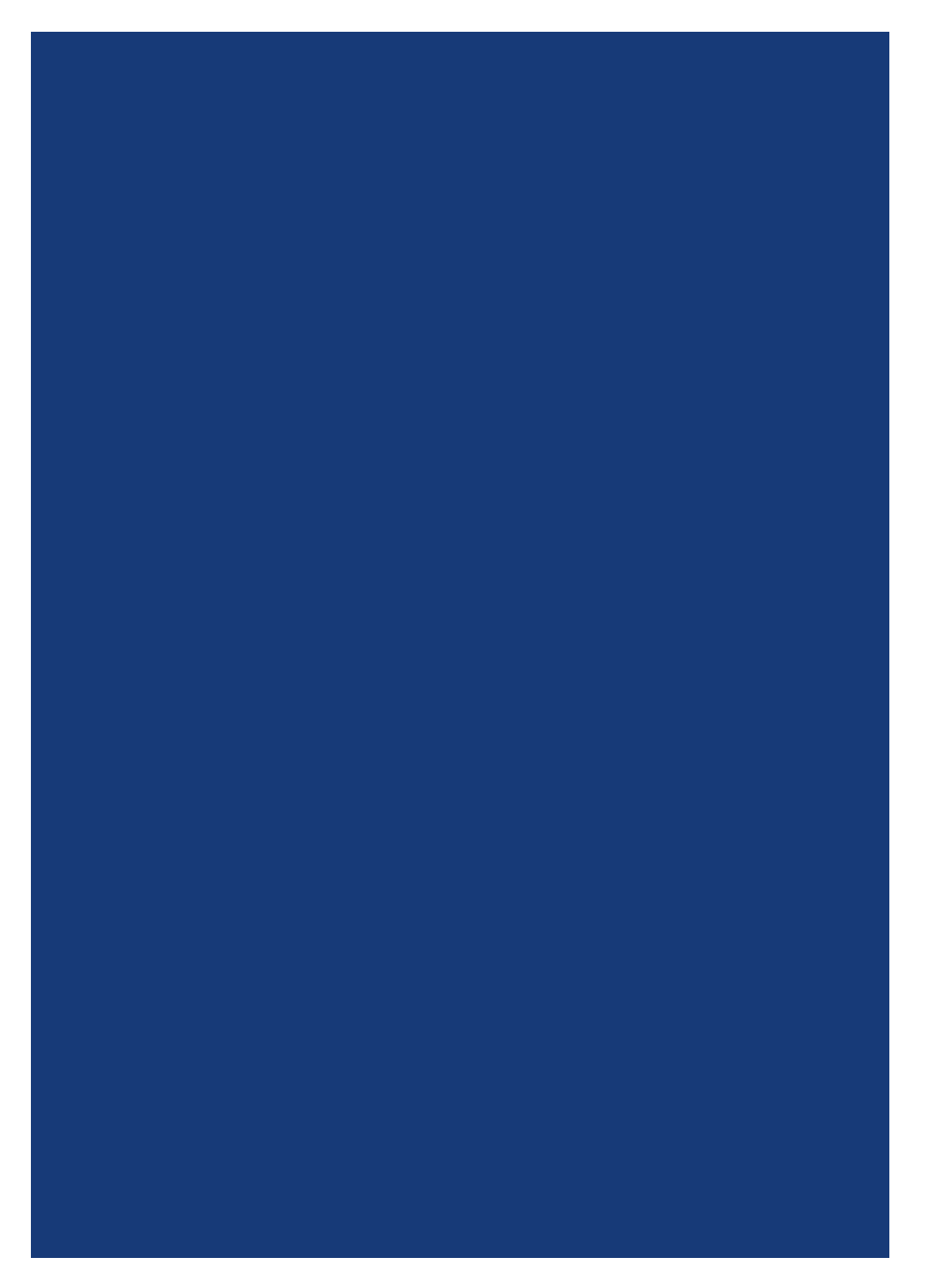#### **CONTENTS**

- 5 **Highlights**
- 7 **Directors' report**
- 7 Significant events in the period
- 8 Sales performance
- 14 Financial situation
- 14 Preparation criteria
- 14 Basis of consolidation
- 14 Profit and loss account
- 18 Net debt
- 19 Operating working capital
- 20 Events taking place after 31 March 2008
- 20 Outlook

### 21 **Appendices**

- 22 Reconciliation between previous and new profit and loss formats for 2007 results
- 25 Reconciliation between previous and new profit and loss formats by business area for 2007 results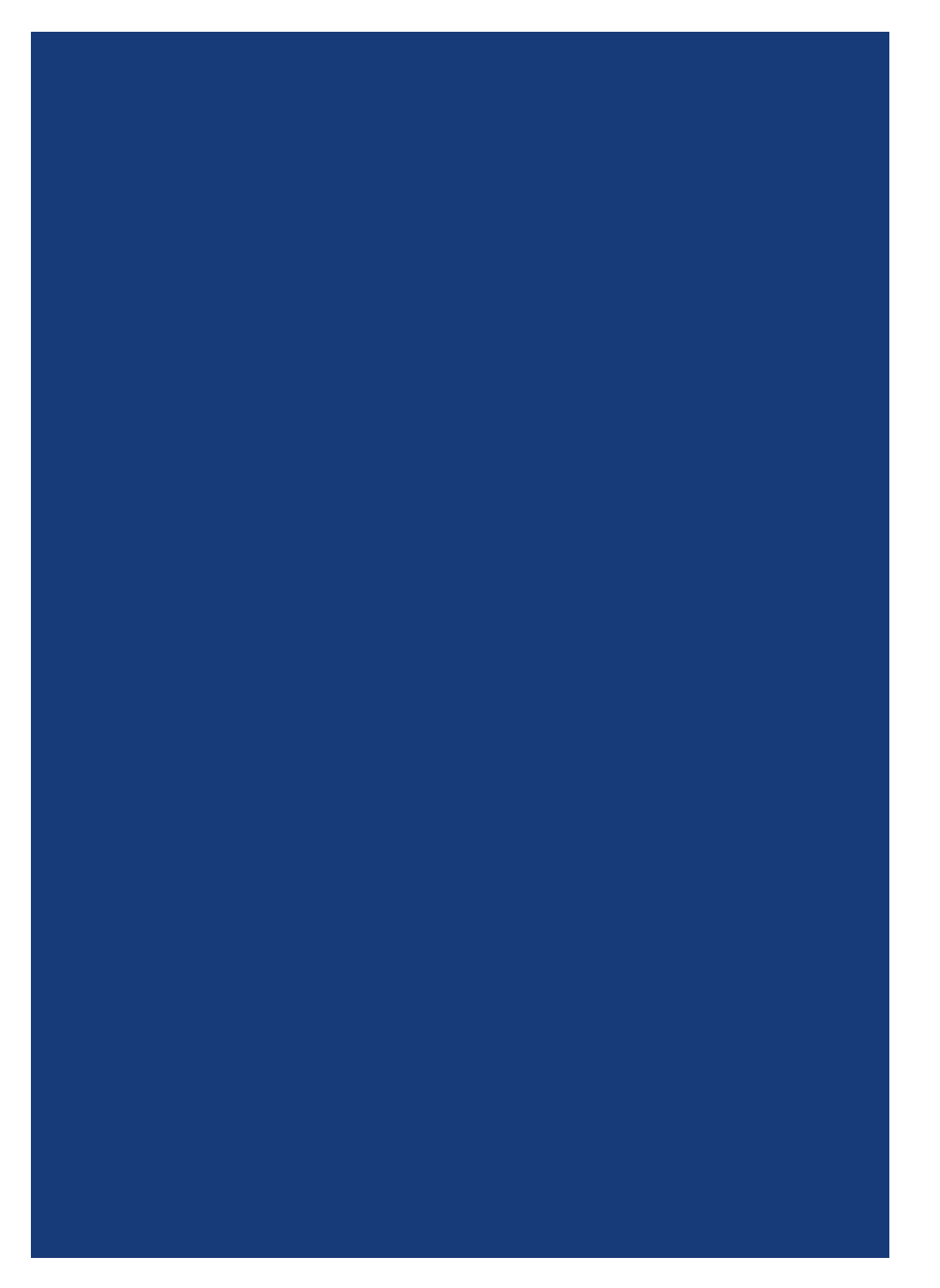# **HIGHLIGHTS**

| Group profit before tax        | 40.1               | 37.5               | 6.8        | 8.6                           |
|--------------------------------|--------------------|--------------------|------------|-------------------------------|
| EBIT margin (EBIT / net sales) | 23.6%              | 21.2%              |            |                               |
| <b>EBIT</b>                    | 45.0               | 41.7               | 8.0        | 10.3                          |
| <b>EBIT</b> before one-offs    | 42.1               | 41.7               | 1.1        | 3.4                           |
| <b>EBITDA</b>                  | 50.2               | 46.5               | 8.0        | 10.1                          |
| <b>EBITDA</b> before one-offs  | 47.3               | 46.4               | 1.8        | 3.9                           |
| Contribution margin            | 76.7               | 75.8               | 1.1        | 3.3                           |
| Net sales                      | 190.9              | 196.6              | $-2.9$     | $-0.7$                        |
|                                | $\epsilon$ million | $\epsilon$ million |            | at constant<br>exchange rates |
|                                | 31 March 2008      | 31 March 2007      | $%$ change | $%$ change                    |

|          | 31 March 2008<br>$\epsilon$ million | 31 December 2007<br>$\epsilon$ million |
|----------|-------------------------------------|----------------------------------------|
| Net debt | 286.2                               | 288.1                                  |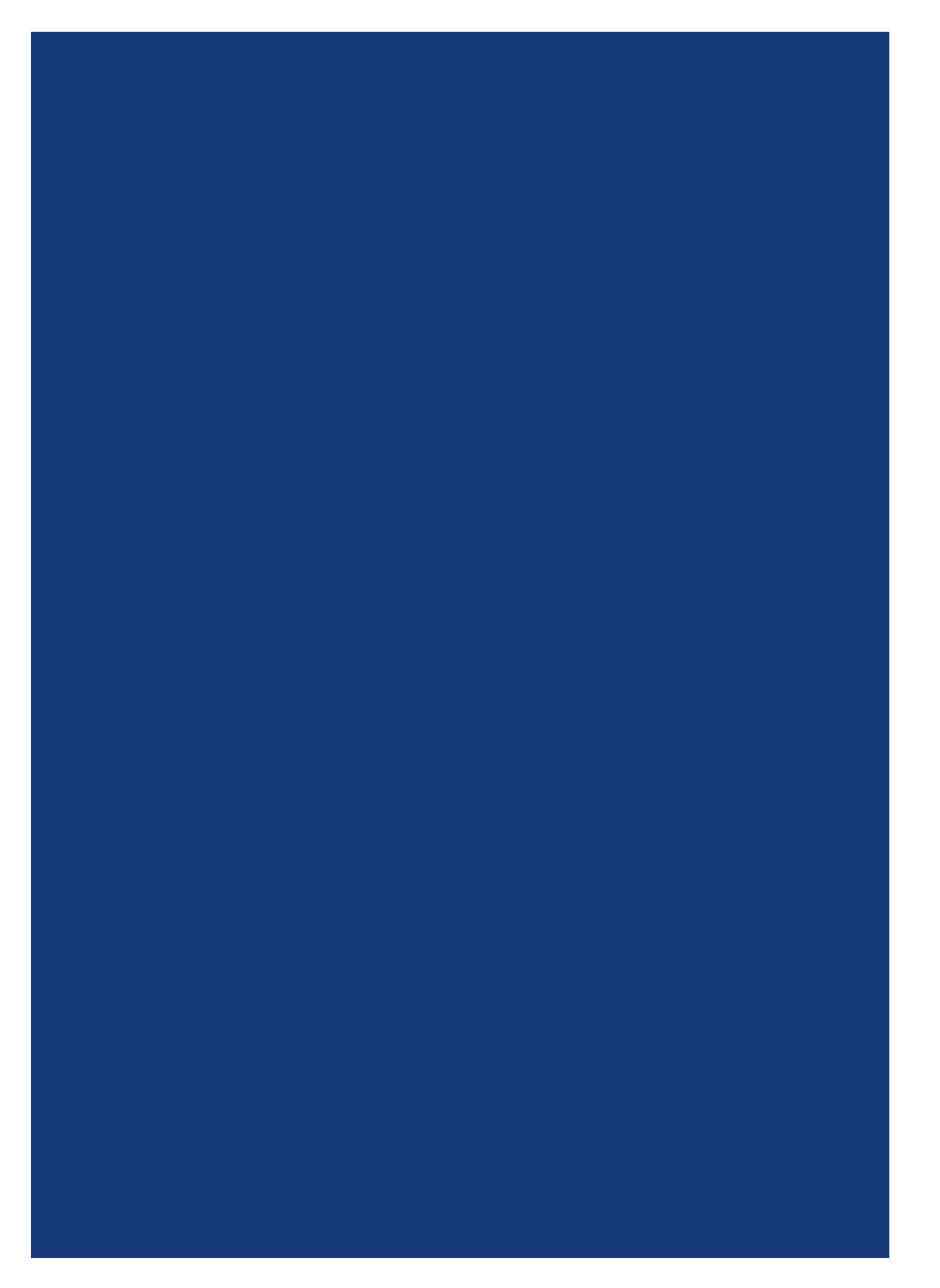# DIRECTORS' REPORT

# **SIGNIFICANT EVENTS IN THE PERIOD**

#### *Termination of the distribution agreement for 1800 tequila and Gran Centenario*

As announced in September 2007, on 1 January 2008 the Campari Group ceased the distribution under licence of 1800 tequila and Gran Centenario in the United States, since the José Cuervo group, owner of the two brands, took over their direct management via a wholly-owned company.

## *Acquisition of Cabo Wabo Tequila*

On 2 January 2008 the Group concluded the acquisition of Cabo Wabo*,* as announced in May 2007.

The transaction took place at a price of US\$ 80.8 million  $(\epsilon 54.8$  million at the exchange rate on the day of closing), equivalent to a multiple of 11.9 x 2007 EBITDA.

The Group will have the opportunity to acquire the remaining 20% of Cabo Wabo in two tranches of 15% and 5% through call / put options that can be exercised in 2012 and 2015 respectively.

Cabo Wabo, an important ultra premium tequila brand with a reputation for extremely high quality, has won several prizes.

The product range includes Cabo Wabo Añejo, Cabo Wabo Blanco, Cabo Wabo Reposado and the ultra luxury brand, Cabo Uno, which is barrel-aged for three years.

With sales of around 70,000 nine-litre cases, primarily in the United States, Cabo Wabo is one of the fastestgrowing brands on the US spirits market.

# *Sale of a building in Cinisello Balsamo*

On 27 February, Davide Campari-Milano S.p.A. completed the sale of an industrial building, used as a warehouse for finished products, in Cinisello Balsamo in the province of Milan.

With the closure of the factory in Sesto San Giovanni and the transfer of production to Novi Ligure, the Cinisello Balsamo warehouse, near the old factory, was no longer needed.

The building was therefore sold for  $\epsilon$ 6.7 million, giving a capital gain of  $\epsilon$ 6.1 million (in the results at 31 December 2007, it was recorded under non-current assets held for sale).

# *Launch of SKYY Infusions*

On 10 March, Skyy Spirits, LLC, a US company wholly owned by the Campari Group, announced the launch of SKYY Infusions<sup>TM</sup>, a brand new range of highly innovative products in the flavoured vodka category.

SKYY InfusionsTM is an all-natural product made from SKYY vodka and fruit essences, blended using an exclusive patented infusion process.

There are five flavours in the range: lemon, raspberry, cherry, passion fruit and grape.

Prior to the launch, the product underwent quality testing at the Beverage Testing Institute (BTI) in Chicago, and each of the five flavours outperformed all of the other flavoured vodkas in the same category.

The presentation of the product took place in March and distribution began in April.

The SKYY Infusions<sup>TM</sup> range is packaged using the new bottle designed for SKYY Vodka: a taller, sleeker bottle, but still in the characteristic cobalt blue colour.

During the first quarter of this year, Skyy Spirits, LLC reduced stocks of SKYY Flavours on the US market ahead of the launch of SKYY Infusions<sup>TM</sup>; as a result, irrespective of sales to end consumers, there was a delay in volumes shipped to US distributors from the first to the second quarter of the year.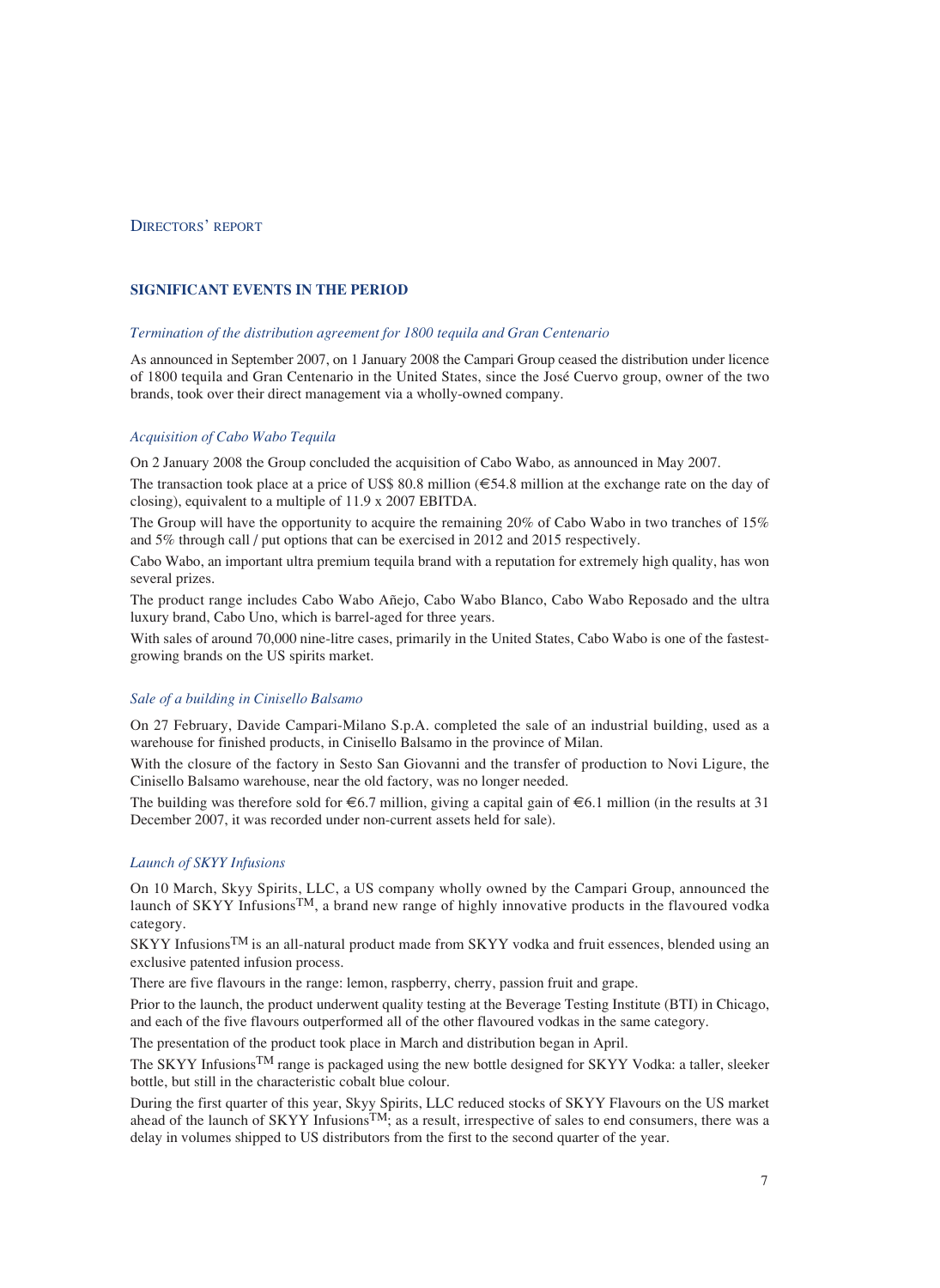# **SALES PERFORMANCE**

#### *Overall performance*

Sales in the first quarter of 2008 totalled  $\in$ 190.9 million, registering growth of 1.3% versus the same period of last year on a same-structure basis and at constant exchange rates.

The net change was negative however  $(-2.9\%)$ , since sales during the period were hit by negative external growth and by an unfavourable exchange rate trend; as the table below shows, each of these two factors reduced sales by 2.1% compared with the first quarter of 2007.

|                                            | $\epsilon$ million | % compared to first quarter<br>of 2007 |
|--------------------------------------------|--------------------|----------------------------------------|
| $-$ net sales in the first quarter of 2008 | 190.9              |                                        |
| $-$ net sales in the first quarter of 2007 | 196.6              |                                        |
| <b>Total change</b>                        | $-5.6$             | $-2.9\%$                               |
| of which                                   |                    |                                        |
| organic growth before exchange rate effect | 2.6                | $1.3\%$                                |
| changes in the basis of consolidation      | $-4.1$             | $-2.1\%$                               |
| exchange rate effect                       | $-4.1$             | $-2.1\%$                               |
| <b>Total change</b>                        | $-5.6$             | $-2.9\%$                               |

The business registered positive but low organic growth of 1.3%, due to two specific circumstances.

First, an unfavourable comparison base with the same period of last year, when the sales performance was particularly good: at that time, organic growth of 11.3% was helped by the fact that orders were brought forward due to the price repositioning of two important brands, Campari and SKYY; in the first quarter of 2007 these registered sales growth of 10.7% and 21.5% respectively.

Second, as regards the SKYY brand specifically, the beginning of April 2008 saw the US launch of SKYY InfusionsTM, a new and innovative range of flavoured vodkas, as well as the new packaging for SKYY Vodka (note that SKYY InfusionsTM completely replaces the SKYY Flavours range, which the Group stopped selling in January 2008).

Consequently, as distributors attempted to reduce unsold stocks of the old product, sales of the brand in the first quarter were very low.

Looking at the other major brands, sales in the first quarter were extremely positive for Aperol, Crodino and Cinzano vermouth and sparkling wines.

External sales fell by  $\in 4.1$  million overall (or 2.1%) year-on-year.

The termination of distribution of 1800 tequila in the US, which reduced sales by  $\epsilon$ 10.6 million, was only partly offset by the positive contribution ( $\epsilon$ 5.3 million in total) of the new acquisitions Cabo Wabo and X-Rated, and by new distribution agreements worth  $\epsilon$ 1.2 million for Morrison Bowmore whiskies and Flor de Caña rum.

| Sales in the first quarter of 2008: breakdown of external growth | $\epsilon$ million |
|------------------------------------------------------------------|--------------------|
| X-Rated                                                          | 2.4                |
| Cabo Wabo                                                        | 3.0                |
| Sub-total - Group brands                                         | 5.3                |
| Termination of tequila distribution in the US                    | $-10.6$            |
| Third-party brands (Morrison Bowmore and Flor de Caña in the US) | 1.2                |
| Sub-total - third-party brands                                   | $-9.4$             |
| <b>Total</b>                                                     | $-4.1$             |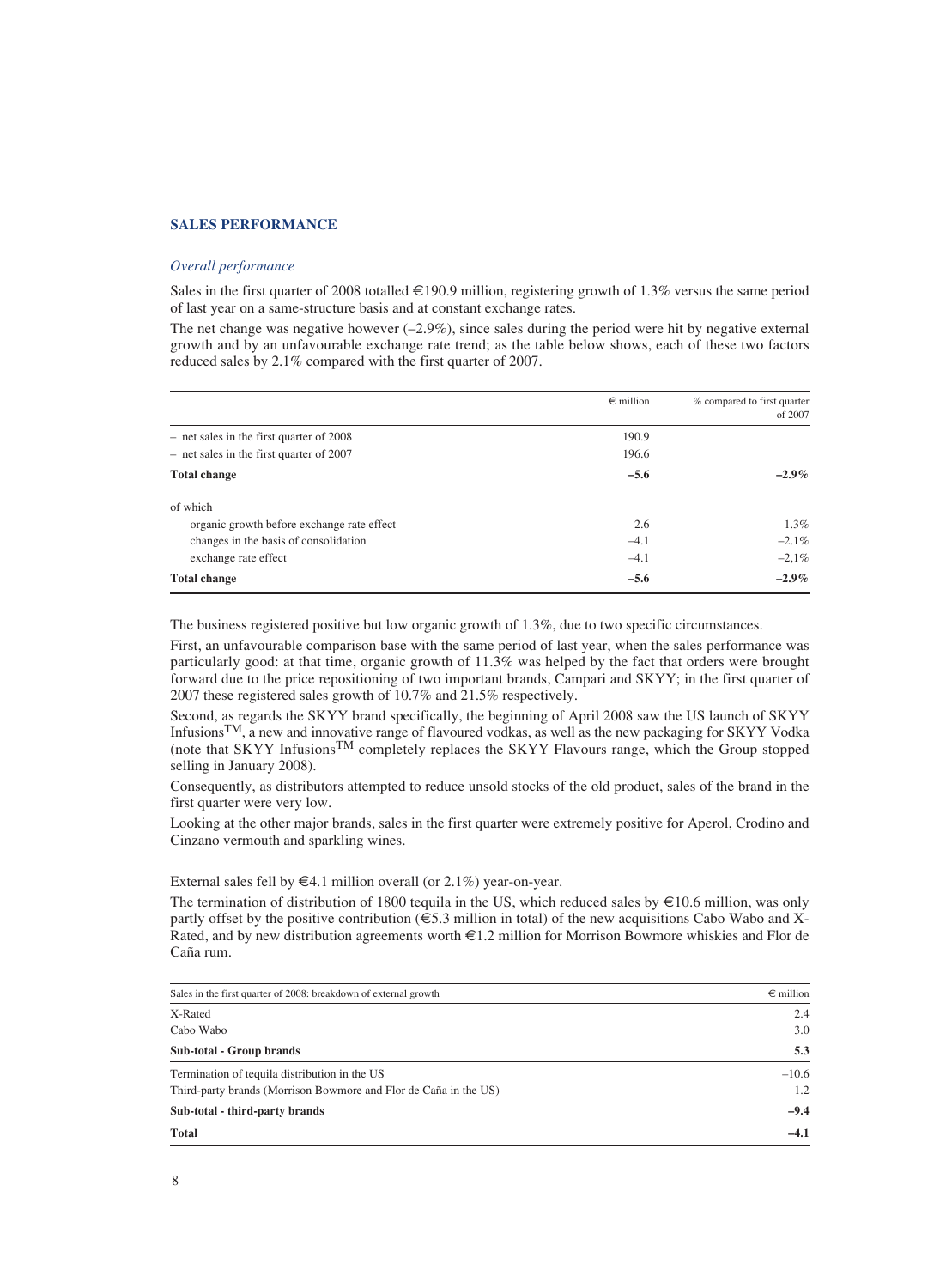Exchange rates had a negative effect of 2.1% overall on sales in the first quarter of the year.

The euro continued to strengthen against the dollar, which stood at an average level of 1.50 in the quarter, a devaluation of 12.6% versus the same period of 2007.

By contrast, the Brazilian real gained 6.2% against the euro year-on-year.

The table below shows the average exchange rates for the currencies of greatest importance for the Group.

| Average exchange rates for the period 1 January - 31 March | 2008    | 2007    | $%$ change |
|------------------------------------------------------------|---------|---------|------------|
| US\$ $x \in 1$                                             | 1.500   | 1.310   |            |
| $\epsilon$ x US\$                                          | 0.667   | 0.763   | $-12.6%$   |
| BRL $x \in 1$                                              | 2.602   | 2.763   |            |
| $\epsilon$ x BRL 1                                         | 0.384   | 0.362   | 6.2%       |
| CHF $x \in 1$                                              | 1.600   | 1.616   |            |
| $\epsilon$ x 1 CHF                                         | 0.625   | 0.619   | 1.0%       |
| $JPY \times 1 \in$                                         | 157.747 | 156.468 |            |
| $\epsilon$ x 1000 JPY                                      | 6.339   | 6.391   | $-0.8%$    |
| GBP $x \in 1$                                              | 0.758   | 0.671   |            |
| $\epsilon$ x 1 GBP                                         | 1.320   | 1.491   | $-11.5%$   |

# *Sales by region*

Sales were positive in all areas, except, significantly, the Americas, where the entire negative impact of external growth was concentrated, and which experienced a significantly negative exchange rate effect.

The first table below shows the breakdown and growth of sales by region, while the second breaks down the overall change in each region by organic growth, external growth and the effect of exchange rate movements.

|                                 |                    | 1 January - 31 March 2008 |                    | 1 January - 31 March 2007 | $%$ change           |
|---------------------------------|--------------------|---------------------------|--------------------|---------------------------|----------------------|
|                                 | $\epsilon$ million | $\%$                      | $\epsilon$ million | $\%$                      | 2008 / 2007          |
| Italy                           | 99.2               | 52.0%                     | 95.0               | 48.3%                     | $4.4\%$              |
| Europe                          | 39.1               | 20.5%                     | 36.6               | 18.6%                     | 6.9%                 |
| Americas                        | 44.3               | 23.2%                     | 57.3               | 29.1%                     | $-22.6%$             |
| Rest of the world and duty free | 8.3                | $4.3\%$                   | 7.7                | $3.9\%$                   | 7.8%                 |
| <b>Total</b>                    | 190.9              | 100.0%                    | 196.6              | 100.0%                    | $-2.9\%$             |
| Breakdown of % change           |                    |                           |                    | $%$ change                |                      |
|                                 |                    | Total                     | organic growth     | external growth           | exchange rate effect |
| Italy                           |                    | $4.4\%$                   | 4.4%               | $0.0\%$                   | $0.0\%$              |
| Europe                          |                    | 6.9%                      | $7.5\%$            | $0.0\%$                   | $-0.6%$              |
| Americas                        |                    | $-22.6\%$                 | $-8.7\%$           | $-7.4\%$                  | $-6.5\%$             |
| Rest of the world and duty free |                    | 7.8%                      | 8.7%               | $1.5\%$                   | $-2.4%$              |

As regards **Italy**, **Europe** and the **rest of the world** there are no particular events to report: all three regions generated satisfactory organic sales growth, of 4.4%, 7.5% and 8.7% respectively.

**Total –2.9% 1.3% –2.1% –2.1%**

In addition, in the relatively stable and predictable drinks market, results in the first quarter are traditionally more volatile, since not only is it the least important period of the year, but it also comes immediately after the peak sales period of December, which makes the first-quarter trend appear even more negative.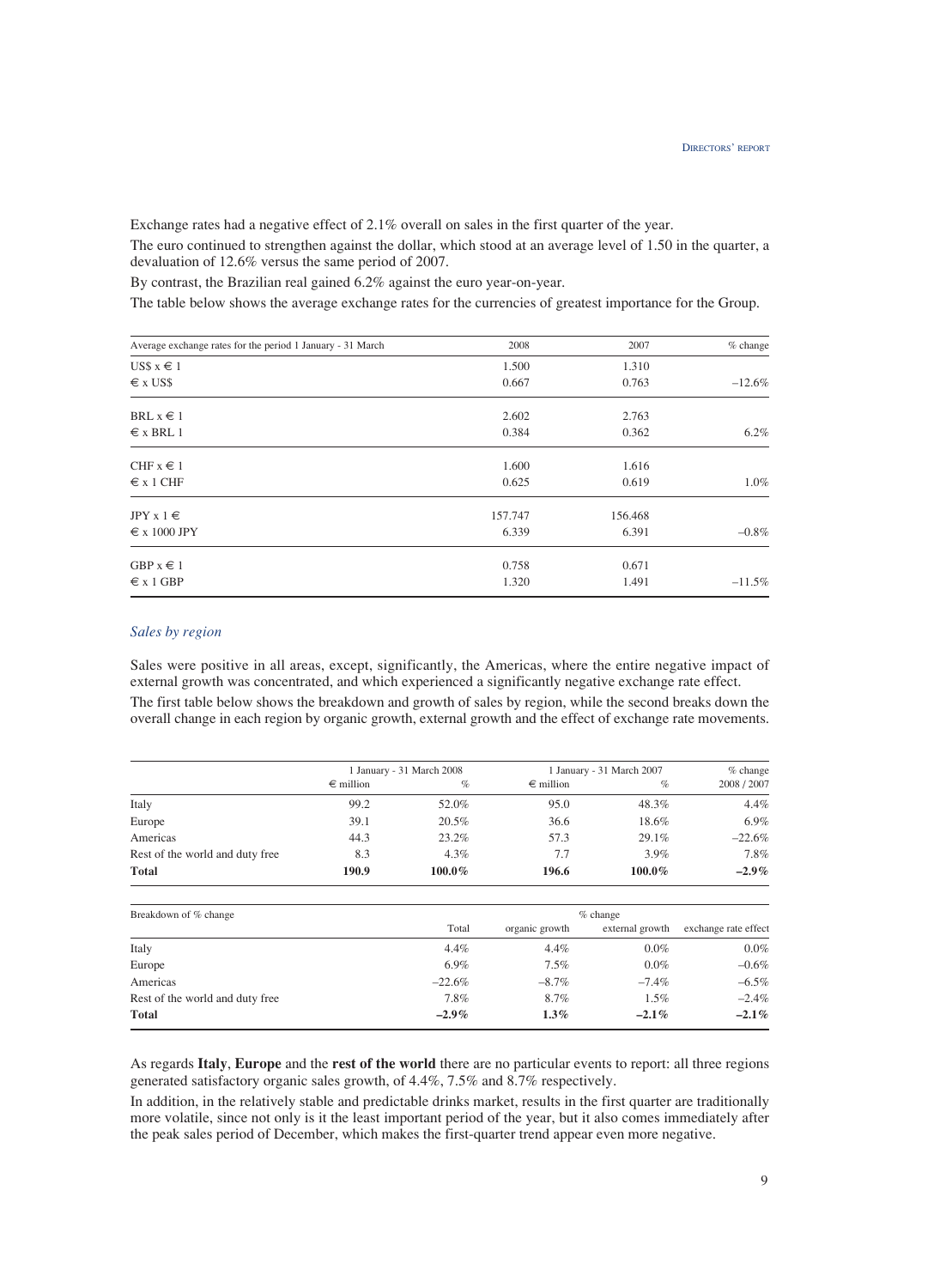Consequently, the results generated by an individual market, whether positive or negative, are not necessarily indicative of the performance of the brand in that country.

In the **Americas,** organic sales growth was negative, at –8.7%. The two tables below give a further breakdown by market.

| 1 January - 31 March 2008 |          |                    | $%$ change |                           |
|---------------------------|----------|--------------------|------------|---------------------------|
| $\epsilon$ million        | $\%$     | $\epsilon$ million | $\%$       | 2008 / 2007               |
| 34.2                      | 77.1%    | 45.7               | 79.8%      | $-25.2%$                  |
| 7.4                       | $16.6\%$ | 9.1                | 15.9%      | $-19.1%$                  |
| 2.8                       | 6.3%     | 2.5                | $4.3\%$    | 12.5%                     |
| 44.3                      | 100.0%   | 57.3               | 100.0%     | $-22.6\%$                 |
|                           |          |                    |            | 1 January - 31 March 2007 |

| Breakdown of % change | $%$ change |                |                 |                      |  |  |  |
|-----------------------|------------|----------------|-----------------|----------------------|--|--|--|
|                       | total      | organic growth | external growth | exchange rate effect |  |  |  |
| US                    | $-25.2\%$  | $-7.0\%$       | $-9.5\%$        | $-8.6\%$             |  |  |  |
| <b>Brazil</b>         | $-19.1\%$  | $-23.7\%$      | $0.0\%$         | 4.7%                 |  |  |  |
| Other countries       | 12.5%      | 14.9%          | 5.7%            | $-8.1\%$             |  |  |  |
| <b>Total</b>          | $-22.6\%$  | $-8.7\%$       | $-7.4\%$        | $-6.5\%$             |  |  |  |

In the **United States** organic sales growth was –7.0% in the first quarter of 2008, while external growth was  $-9.5\%$  and the exchange rate effect was  $-8.6\%$ , making a total contraction of 25.2%.

The reasons for the weak organic growth during the period have already been outlined in the introductory paragraph about the overall sales trend.

First, SKYY Vodka suffered from a comparison with the first quarter of 2007, when growth stood at 21.5% as US distributors brought forward their sales orders in view of a significant price hike announced and introduced in the second quarter.

Second, sales in the first quarter of 2008 were very low in view of the imminent launch of the new SKYY InfusionsTM range (to replace SKYY Flavours), and the introduction of new packaging for SKYY Vodka.

As regards third-party brands, Cutty Sark performed weakly in a fiercely competitive Scotch whisky market.

The negative external growth  $(-9.5\%)$ , which was expected, was due to the termination of distribution of 1800 Tequila, and was only partly offset by sales of the new Group brands X-Rated and Cabo Wabo, and of Morrison Bowmore Scotch whiskies and Flor de Caña rum, new third-party brands distributed since January 2008.

The negative exchange rate effect of 8.6% was due to the sharp depreciation in the US dollar.

In **Brazil** too, sales in the first quarter fell versus the same period of 2007.

The total decline was 19.1% (–23.7% at constant exchange rates), with falls being registered across all brands, with the exception of the whiskies Old Eight and Drury's.

First-quarter sales are of little significance as regards the Brazilian market in particular, since sales are much more concentrated towards the end of the year than on other markets.

The first quarter accounts for no more than 10% of annual sales in Brazil, while the fourth quarter represents more than 40%.

As a result, tiny differences in sales and consumption during the Christmas period have a significant impact on the results posted in the early months of the following year.

Last year, for example, sales posted a very different trend from that seen in early 2008, with year-on-year organic growth in the first quarter of 2007 coming in at 27.6%.

Sales in other countries in the Americas region were positive, recording organic growth of 14.9%.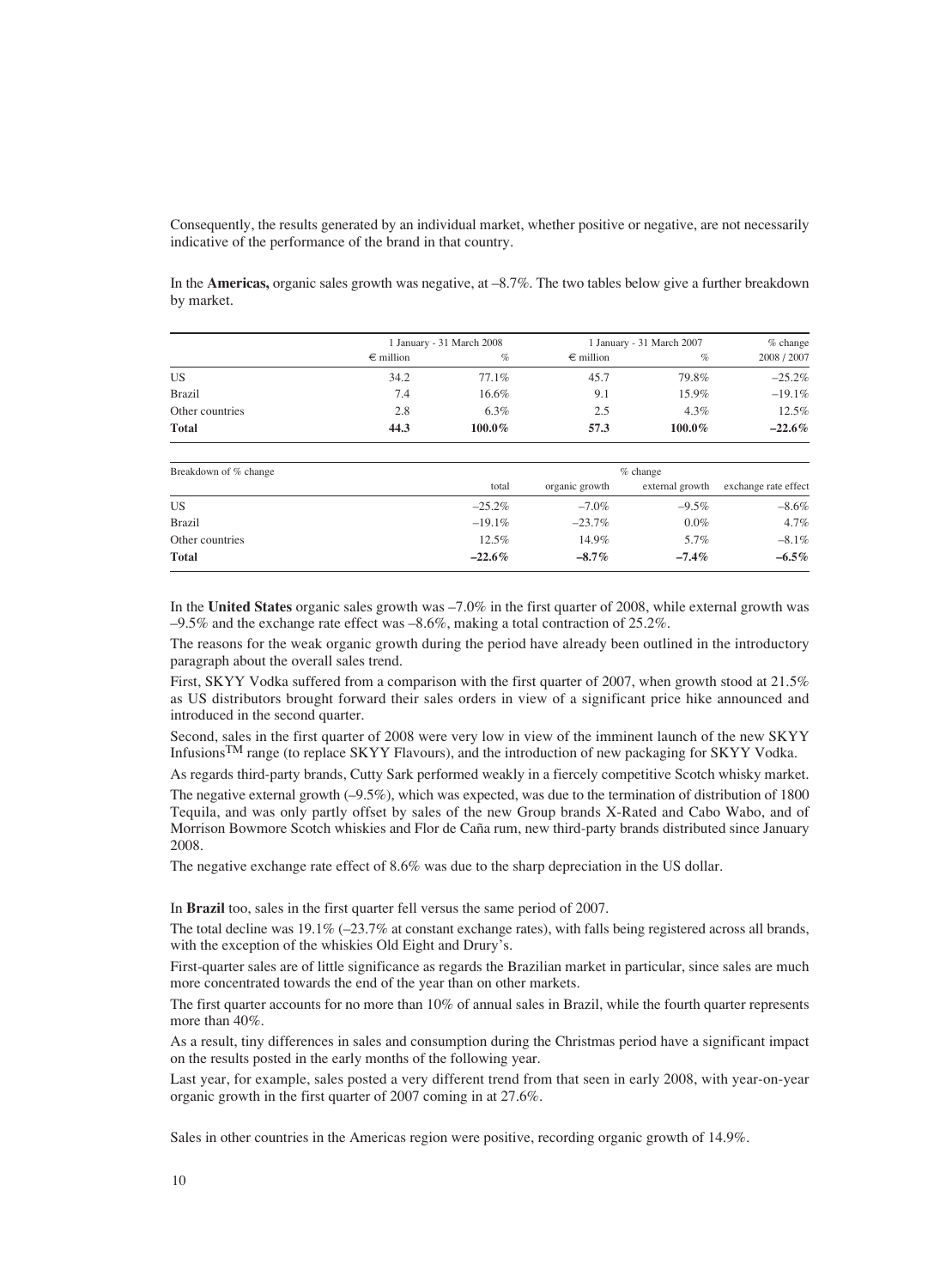#### *Sales by business area*

Breaking down the performance by business area, first-quarter sales of spirits fell by 7.2%, while wines posted growth of 3.3% and soft drinks did very well, increasing by 12.8% versus the first quarter of 2007.

The first of the two tables below shows growth in sales by business area, while the second breaks down the overall change in each segment by organic growth, external growth and the effect of exchange rate movements.

|                |                    | 1 January - 31 March 2008 |                    | 1 January - 31 March 2007 |             |  |
|----------------|--------------------|---------------------------|--------------------|---------------------------|-------------|--|
|                | $\epsilon$ million | $\%$                      | $\epsilon$ million | $\%$                      | 2008 / 2007 |  |
| <b>Spirits</b> | 129.1              | 67.6%                     | 139.2              | 70.8%                     | $-7.2\%$    |  |
| Wines          | 26.5               | 13.9%                     | 25.7               | 13.1%                     | 3.3%        |  |
| Soft drinks    | 31.7               | 16.6%                     | 28.1               | 14.3%                     | 12.8%       |  |
| Other sales    | 3.6                | $1.9\%$                   | 3.6                | $1.8\%$                   | 1.3%        |  |
| <b>Total</b>   | 190.9              | 100.0%                    | 196.6              | 100.0%                    | $-2.9\%$    |  |

| Breakdown of % change | $%$ change |                |                 |                      |  |  |  |
|-----------------------|------------|----------------|-----------------|----------------------|--|--|--|
|                       | Total      | organic growth | external growth | exchange rate effect |  |  |  |
| <b>Spirits</b>        | $-7.2\%$   | $-1.6\%$       | $-2.9\%$        | $-2.7%$              |  |  |  |
| Wines                 | $3.3\%$    | $3.7\%$        | $0.0\%$         | $-0.4\%$             |  |  |  |
| Soft drinks           | 12.8%      | 12.8%          | $0.0\%$         | $0.0\%$              |  |  |  |
| Other sales           | $1.3\%$    | 8.2%           | $0.0\%$         | $-6.9\%$             |  |  |  |
| <b>Total</b>          | $-2.9\%$   | $1.3\%$        | $-2.1\%$        | $-2.1\%$             |  |  |  |

# *Spirits*

Sales of spirits totalled  $\in$ 129.1 million, a fall of 1.6% year-on-year on an organic basis.

In addition, external growth was  $-2.9\%$ , while exchange rate effects were also negative, at  $-2.7\%$ , leading to an overall contraction of 7.2%.

More specifically, sales of **Campari** rose by 1.4% at constant exchange rates in the first quarter of 2008 (0.9% at actual exchange rates), despite a particularly unfavourable comparison base with the first quarter of last year, when sales rose by 10.7% year-on-year at constant exchange rates.

The result was good in many European markets and in Japan, while in the three main markets of Brazil, Italy and Germany, the brand had a weaker start to the year, as expected, owing to a number of factors.

As regards Brazil, please see the comments above as regard the minor significance of first-quarter results; in addition, the apparent slowdown in sales in that country should be set against the steady growth in consumption of the brand.

In Italy, the dip was smaller, despite a particularly unfavourable comparison with the first quarter of last year, when the brand performed especially well.

First-quarter sales volumes of Campari in Germany were again impacted by the major price repositioning carried out in the second half of last year.

The **SKYY brand** (SKYY Vodka and SKYY Flavours) saw its sales decline by 2.3% at constant exchange rates and by 13.2% at actual exchange rates, owing to the depreciation of the US dollar.

The fall in sales in the quarter was entirely attributable to the US market and, as explained in detail above, to the imminent launch of the new SKYY InfusionsTM range and the new packaging for SKYY Vodka, which took place in April.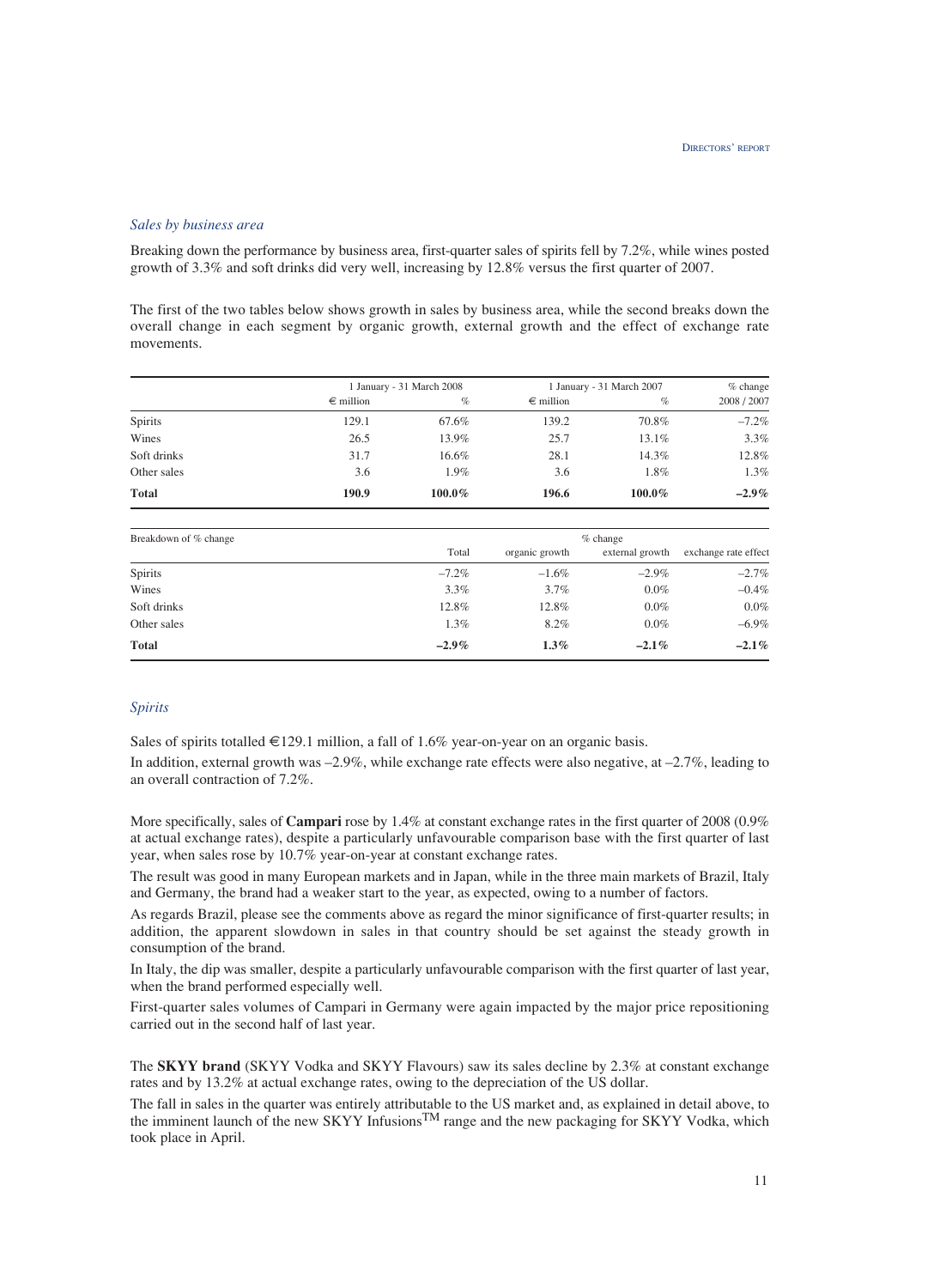Sales of **CampariSoda**, which are almost entirely concentrated on the Italian market, rose by 2.8% in the first quarter.

**Aperol** once again put in an extremely good performance: the increase in the first quarter of 2008 was once again in the double digits, at 11.6%, thanks to steady growth on the Italian market (which still represents about 90% of total sales) and strong rises on some European markets.

Sales of **Aperol Soda** fell by 12.5% year-on-year owing to a change in the schedule of promotional activities.

In the first three months of 2008 – low season for this market, as mentioned earlier – sales of the **Brazilian brands** fell by 20.3% in local currency and by 15.4% at actual exchange rates.

The trend was negative for Dreher aguardiente and slightly up for the whiskies Old Eight and Drury's.

Sales of the Scotch whiskies **Glen Grant and Old Smuggler** grew by 2.5% in total at constant exchange rates, but contracted by 0.8% at actual exchange rates.

Glen Grant put in a negative performance on the important Italian markets, although the brand increased its market share in a falling market.

By contrast, Old Smuggler did well on the international markets.

**Ouzo 12** posted sales broadly in line with the same period of last year, recording a decline of 0.3% at constant exchange rates (–1.0% at actual exchange rates), the combined effect of an increase in Greece and a fall in Germany.

**Cynar** experienced a 9.3% contraction in sales in the first quarter at constant exchange rates, due to a sharp drop on the Brazilian market which was partly offset by growth in Italy and Switzerland.

As regards sales of the main **third-party brands**, in the first quarter of the year:

- sales of Jack Daniel's, which is mainly distributed on the Italian market, grew by 7.0%;
- sales of Jägermeister, again in Italy, were broadly flat;
- Scotch whisky sales fell by 39.6% (–45.9% at actual exchange rates), with the decline largely attributable to Cutty Sark in the US;
- sales of C&C group brands went up by 1.9% (–10.4% at actual exchange rates);
- sales of Suntory brands were down 22.6% (–31.3% at actual exchange rates).

#### *Wines*

Sales of wines in the first quarter of 2008 totalled  $\in 26.5$  million, an increase of 3.3% compared with the same period of last year.

There were no changes in the basis of consolidation, but after a negative exchange rate effect of 0.5%, organic growth came in at 3.7%.

All the main brands registered a positive trend.

Sales of **Cinzano vermouth** rose by 9.7% at constant exchange rates (8.5% at actual exchange rates).

Sales of **Cinzano sparkling wines** also grew, by 9.3% at constant exchange rates and 9.1% at actual exchange rates, thanks to the good results achieved in Germany and the main European markets.

Conversely, in Italy, where the first quarter is of little significance for sparkling wines, there was a slower start to the year.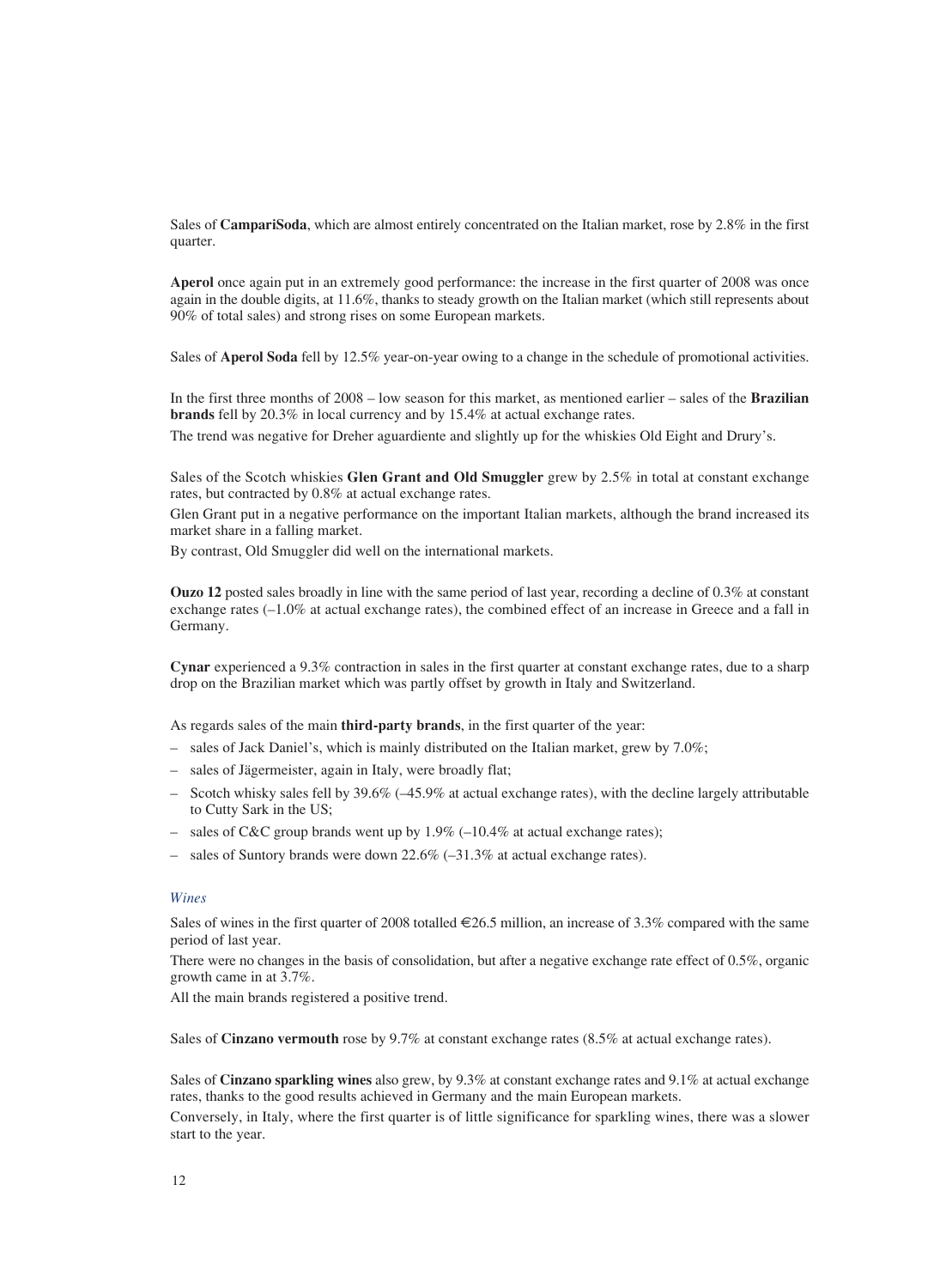Looking at sales of other wines, the first quarter of 2008 was positive for **Sella & Mosca** (+2.2%) and **Cantina Serafino** (+2.3%), and saw an excellent performance from **Teruzzi & Puthod** wines (+27.3%).

As for other wine brands, **Mondoro** posted an increase (+16.9% at constant exchange rates) thanks to a good performance on the Russian market, while **Riccadonna** recorded a temporary drop (–30.3%, again at constant exchange rates).

# *Soft drinks*

In the first quarter of 2008 sales of soft drinks totalled €31.7 million, a 12.8% advance on the same period of 2007.

In a low season for sales of these products, the Group's brands did very well, with **Crodino** up 14.1%, **Lemonsoda, Oransoda and Pelmosoda** rising by 14.2% and **Crodo mineral waters** increasing by 9.3%.

#### *Other sales*

In the first quarter of 2008, other sales (which include sales of raw materials and semi-finished goods to third parties and co-packing revenues) grew by 1.3% to  $\in$ 3.6 million.

Growth was 8.2% at constant exchange rates, but the depreciation of sterling had a negative impact of 6.9%. The majority of the other sales business consists of the sale of malt distillate produced and sold by Glen Grant Distillery Company Ltd. to the Pernod Ricard group, under agreements signed when Glen Grant was acquired.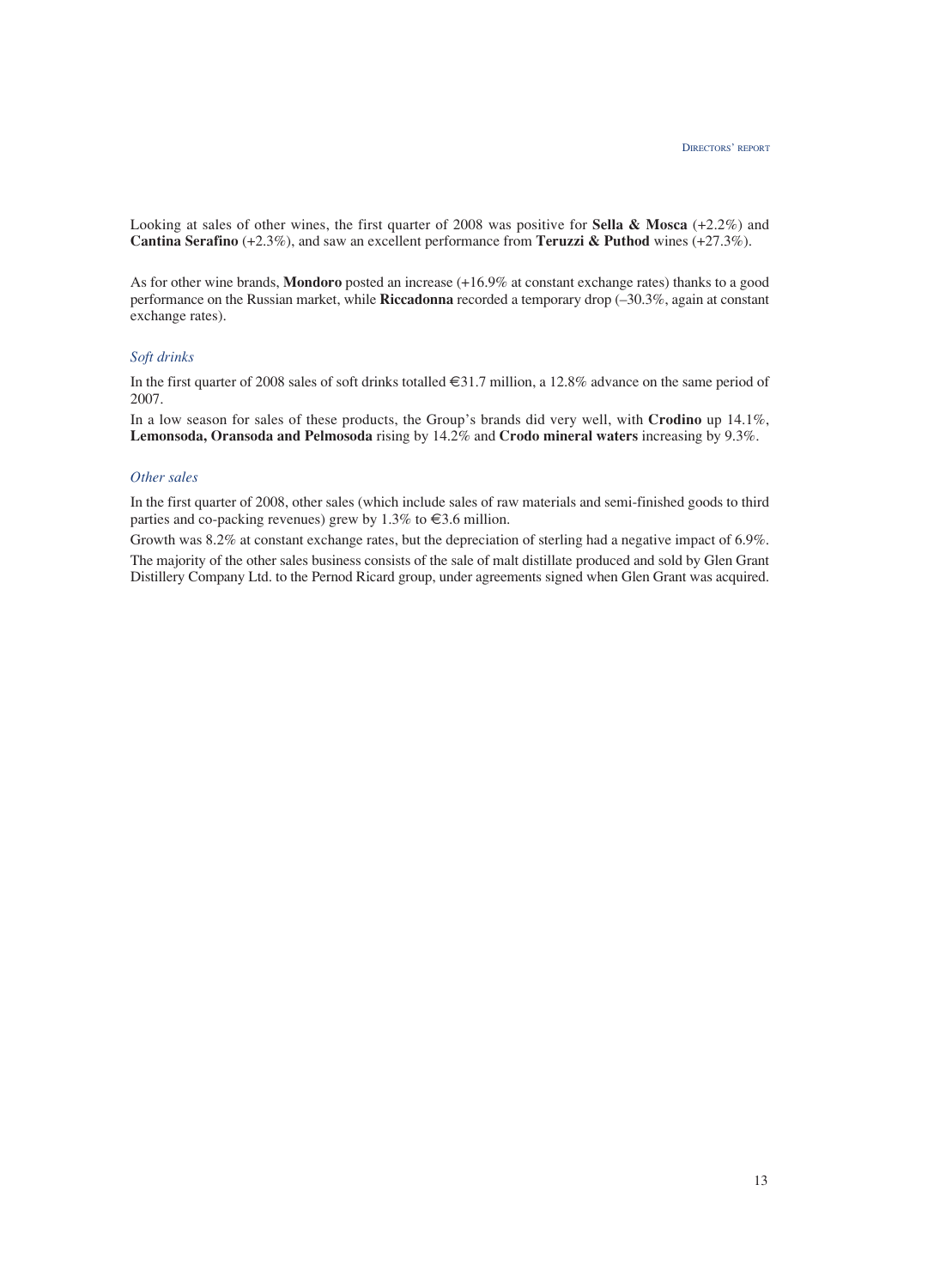# **FINANCIAL SITUATION**

#### **Preparation criteria**

This quarterly report at 31 March 2008 has been prepared in compliance with the provisions of art. 154-*ter* of the Testo Unico della Finanza (TUF) law.

The financial information comply with the valuation and measurement criteria contained in the International Financial Reporting Standards (IFRS) issued by the International Accounting Standards Board (IASB) and ratified by the European Union.

The quarterly report at 31 March 2008 was authorised for publication by resolution of the relevant administrative body on 14 May 2008.

#### **Basis of consolidation**

The consolidated quarterly results include the profit and loss accounts and balance sheets of the Parent Company and Italian and foreign subsidiaries at 31 March, which were prepared in accordance with international accounting standards.

Joint ventures and companies over which the Group exercises a significant influence are accounted for by the equity method.

In the first quarter of 2008, two new companies were included in the basis of consolidation:

- Cabo Wabo, LLC, a trading company based in San Francisco, which is 80%-owned by Redfire, Inc;
- Redfire Mexico, S.A. de C.V., a manufacturing and trading company based in Guadalajara, which is 80% owned by DI.CI.E Holding B.V.

#### **Profit and loss account**

#### *New format*

In 2008 the Group introduced a new format for its consolidated profit and loss account.

The differences in the new format relate to the aggregation of cost categories and the representation of the contribution margin.

The new format complies with IFRS criteria on representing revenues and costs, and is the same as the new profit and loss layout introduced internally for planning and control activities.

In addition, the adoption of the new classification, which is widely used by other companies in the sector, means that readers can now more easily compare the Group's results with those of its competitors.

To allow a like-for-like comparison with 2008, the results for the first quarter of 2007 have been reclassified using the new criteria.

The new disclosure method meets the following objectives:

- it classifies distribution costs under cost of goods sold, in order to show the cost of the product for sale at the point of sale;
- it means that the costs of sales structures are no longer allocated to products or business areas.

Such allocations could potentially have become increasingly arbitrary given the gradual shift from indirect, commission-based sales structures to direct, salary-based ones.

Consequently, gross profit is shown net of distribution costs and trading profit is replaced by a contribution margin, shown before structure costs.

In breaking down results by business area, in future we will refer to the contribution margin and not to trading profit.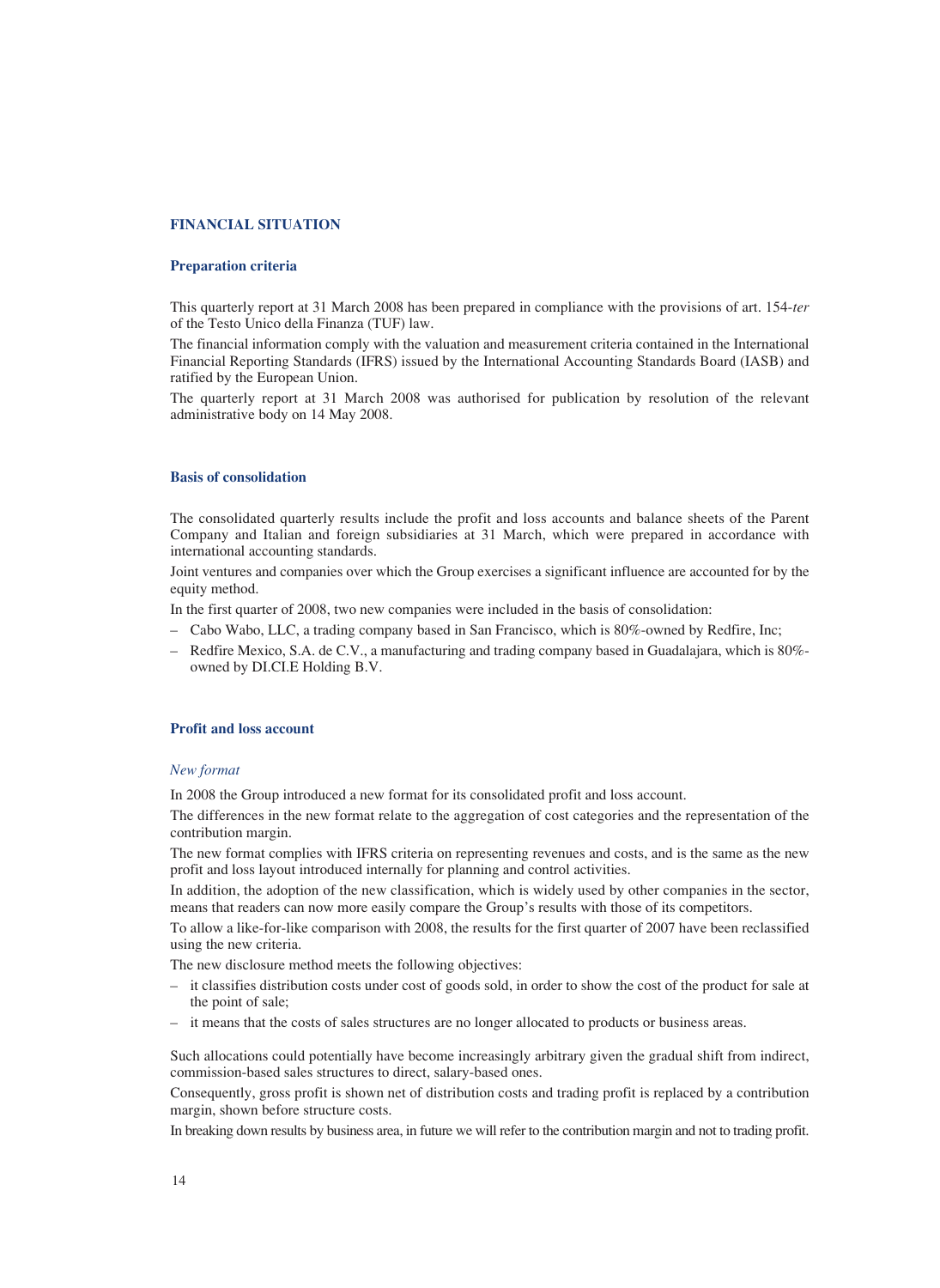To give a better understanding of the reclassifications carried out, the table below shows the results for the first quarter of 2007 in the two different formats, with footnotes explaining the changes.

|                                    |                    | First quarter 2007 |                    |                                             |
|------------------------------------|--------------------|--------------------|--------------------|---------------------------------------------|
| Previous format                    | $\epsilon$ million | note               | $\epsilon$ million | New format                                  |
| <b>Net sales</b>                   | 196.6              |                    | 196.6              | <b>Net sales</b>                            |
| Cost of goods sold                 | (81.7)             | 2)                 |                    |                                             |
|                                    |                    | 2)                 | (88.9)             | Cost of goods sold after distribution costs |
| <b>Gross profit</b>                | 114.8              | 3)                 |                    |                                             |
|                                    |                    | 3)                 | 107.6              | Gross profit after distribution costs       |
| Advertising and promotional costs  | (31.8)             |                    | (31.8)             | Advertising and promotional costs           |
| Sales and distribution costs       | (25.3)             | 1)                 |                    |                                             |
|                                    |                    | 4)                 | 75.8               | <b>Contribution margin</b>                  |
| <b>Trading profit</b>              | 57.7               | 4)                 |                    |                                             |
| General and administrative costs   | (16.0)             | 5)                 |                    |                                             |
|                                    |                    | 5)                 | (34.2)             | Structure costs                             |
| <b>EBIT</b> before one-offs        | 41.7               |                    | 41.7               | <b>EBIT</b> before one-offs                 |
| Other one-offs: income and charges | 0.0                |                    | 0.0                | Other one-offs: income and charges          |
| <b>EBIT</b>                        | 41.7               |                    | 41.7               | <b>EBIT</b>                                 |

1) Sales and distribution costs are no longer shown under the new format, since:

– distribution costs, mostly variable, are now shown under the cost of goods sold, together with materials and manufacturing costs, which were already included under that item;

– sales costs – that is, the costs of the trading, marketing and trade marketing structures – are now shown, together with general and administrative costs, under the new item structure costs;

2) as a result of the reclassification, the cost of goods sold has a higher absolute value under the new format;

3) meanwhile, the gross margin has a lower absolute value, since it includes distribution costs;

4) trading profit is no longer shown under the new format, since it is replaced by the contribution margin, which is the real profit generated by individual brands after the cost of goods sold and after advertising and promotional costs; it is higher than trading profit in absolute value, since it does not include any allocation of sales costs;

5) general and administrative costs are no longer shown under the new format, since they are replaced by the item structure costs, a larger aggregation comprising not only general and administrative costs but also sales costs, which consist of the costs of the trading, marketing and trade marketing structures.

As the table shows, EBIT before one-offs and EBIT remain unchanged, as do the rest of the items in the profit and loss account.

They are therefore fully comparable with results for previous years.

At the end of this report we have published similar reclassifications for the profit and loss accounts for each quarter, the first half, the first nine months and the whole of 2007.

In addition, we have also shown a reconciliation between the previous and new formats for the profit and loss accounts of the Group's business areas for the half-year and consolidated full-year 2007 figures.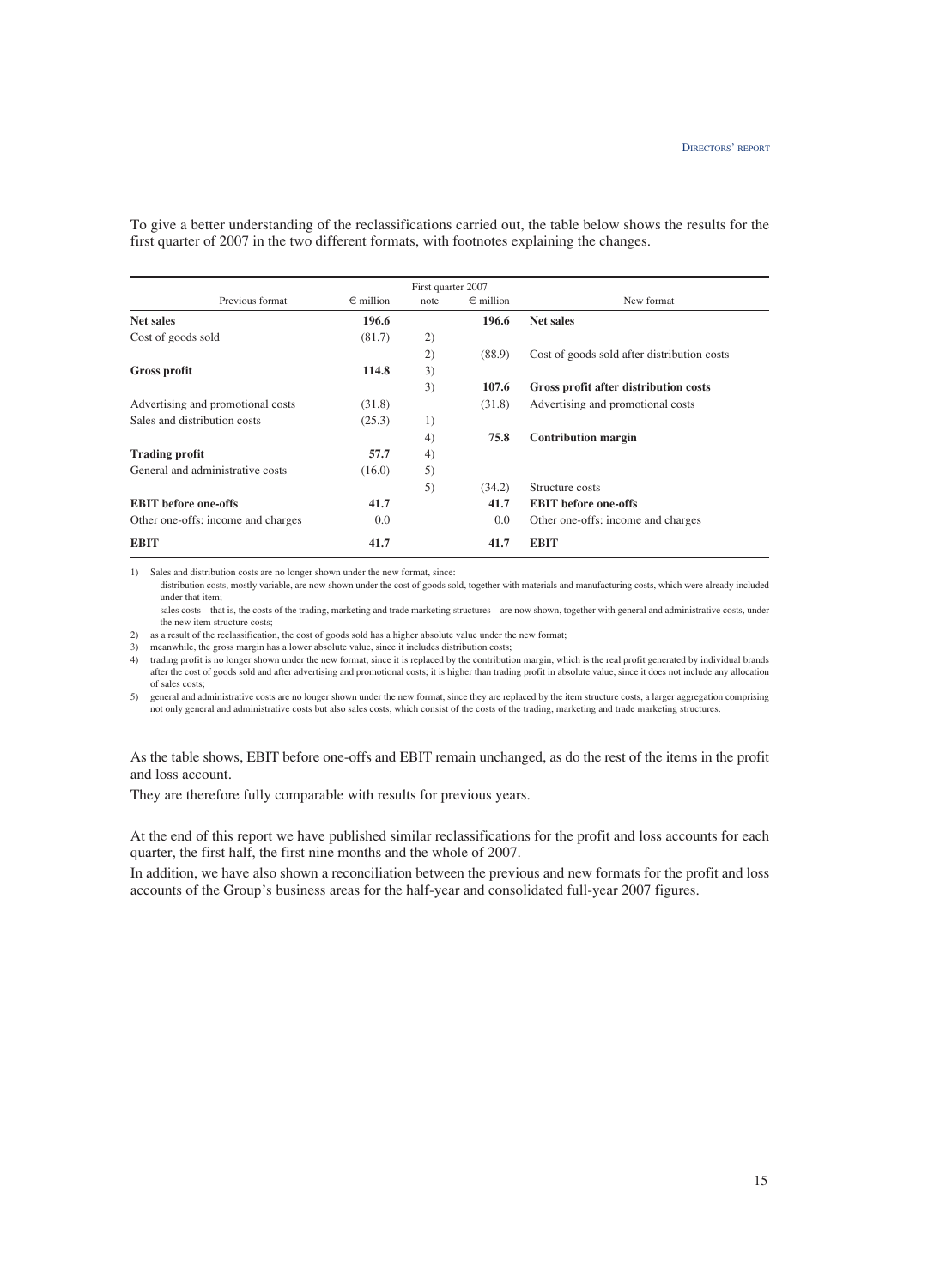# *Profit and loss account for the first quarter of 2008, shown in the new format*

The Campari Group's consolidated profit and loss account for the first quarter was significantly impacted by the sharp depreciation in the US dollar, and by the suspension of distribution of 1800 tequila in the United States.

The percentage increases or decreases versus last year, shown in the table below, are overall changes that include the negative impact of these factors.

|                                             | First quarter 2008 |         | First quarter 2007 |         | $%$ change |
|---------------------------------------------|--------------------|---------|--------------------|---------|------------|
|                                             | $\epsilon$ million | $\%$    | $\in$ million      | $\%$    | $\%$       |
| <b>Net sales</b>                            | 190.9              | 100.0   | 196.6              | 100.0   | $-2.9$     |
| Cost of goods sold after distribution costs | (86.7)             | $-45.4$ | (88.9)             | $-45.2$ | $-2.6$     |
| Gross profit after distribution costs       | 104.3              | 54.6    | 107.6              | 54.8    | $-3.1$     |
| Advertising and promotional costs           | (27.6)             | $-14.5$ | (31.8)             | $-16.2$ | $-13.2$    |
| <b>Contribution margin</b>                  | 76.7               | 40.2    | 75.8               | 38.6    | 1.1        |
| Structure costs                             | (34.6)             | $-18.1$ | (34.2)             | $-17.4$ | 1.1        |
| <b>EBIT</b> before one-offs                 | 42.1               | 22.1    | 41.7               | 21.2    | 1.1        |
| Other one-offs: income and charges          | 2.9                | 1.5     | 0.0                | 0.0     |            |
| <b>EBIT</b>                                 | 45.0               | 23.6    | 41.7               | 21.2    | 8.0        |
| Net financial income (charges)              | (4.5)              | $-2.3$  | (4.2)              | $-2.1$  | 7.2        |
| Profit (loss) of companies valued at equity | 0.1                | 0.0     | 0.0                | 0.0     | 55.0       |
| Profit before taxes and minority interests  | 40.6               | 21.3    | 37.6               | 19.1    | 8.2        |
| Minority interests                          | (0.6)              | $-0.3$  | (0.0)              | 0.0     |            |
| Group profit before tax                     | 40.1               | 21.0    | 37.5               | 19.1    | 6.8        |
| Total depreciation and amortisation         | (5.1)              | $-2.7$  | (4.8)              | $-2.4$  | 7.3        |
| <b>EBITDA</b> before one-offs               | 47.3               | 24.8    | 46.4               | 23.6    | 1.8        |
| <b>EBITDA</b>                               | 50.2               | 26.3    | 46.5               | 23.6    | 8.0        |

Net sales for the quarter totalled  $\in$ 190.9 million.

The 2.9% decline was the result of organic growth of 1.3%, offset by negative external growth of 2.1% and a negative exchange rate difference of the same amount.

**Cost of goods sold after distribution costs** stood at 45.4% of sales, 0.2 percentage points higher than last year's figure of 45.2%.

The slight increase was due to a combination of positive and negative factors.

On the one hand the costs of some raw materials increased during the period, as did unit transport costs, whose trend is linked to the price of oil.

Offsetting this were two positive factors: savings made following the closure of the Sulmona plant and an improved sales mix year-on-year, due partly to the change in the basis of consolidation (1800 tequila).

**Gross profit after distribution costs** as a percentage of sales therefore declined by 0.2 percentage points. In absolute terms, it fell by 3.1% versus the first quarter of 2007.

Of this, 2.0% was due to exchange rate effects and 1.1% to external growth; the impact of organic growth was therefore unchanged versus 2007.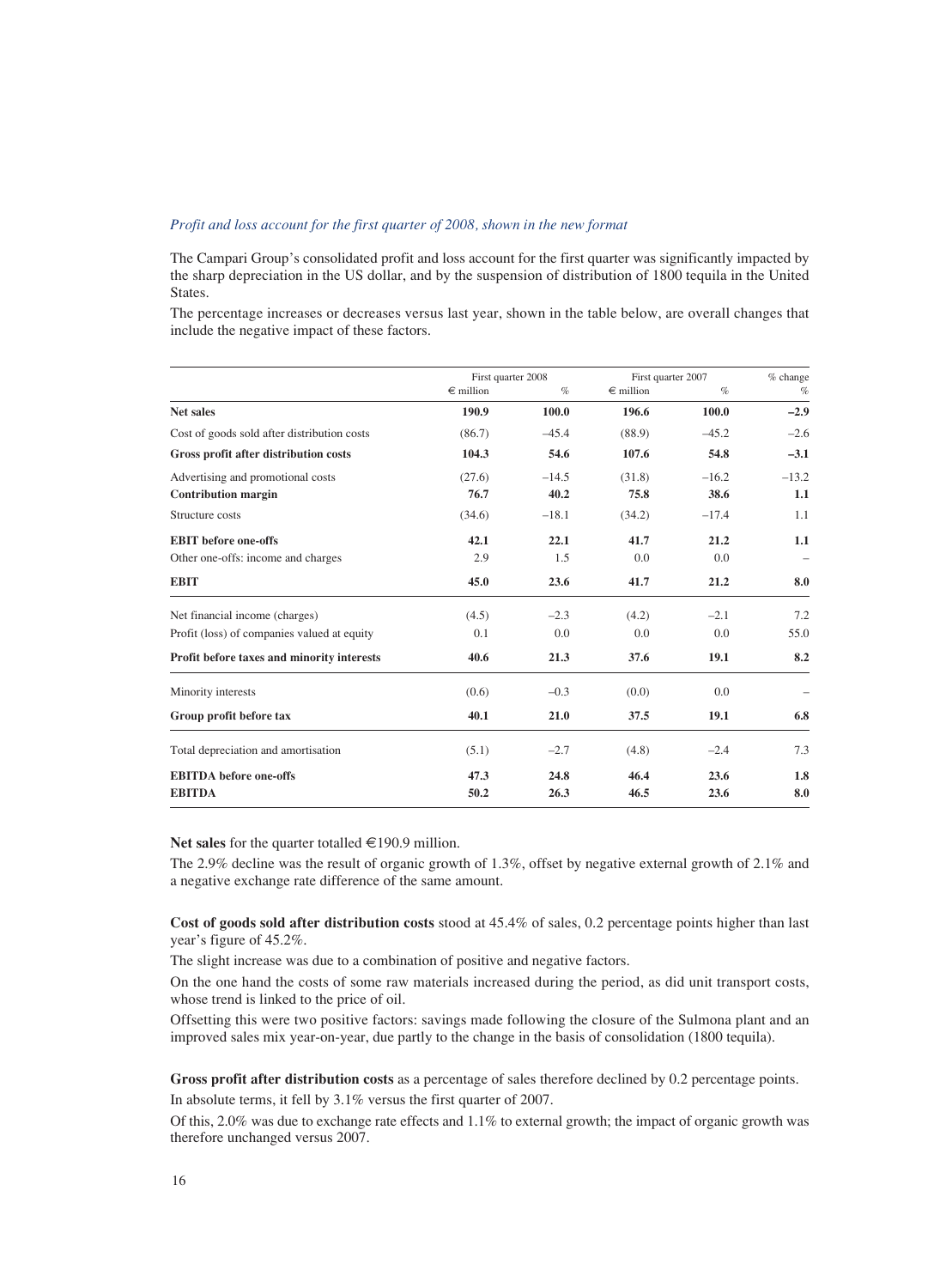**Advertising and promotional costs** stood at 14.5% of sales, a fall of 1.7 percentage points on the 16.2% figure posted in 2007.

Most of this improvement (1.3 percentage points) was due to a change in media and trade marketing investment planning, which in 2007 was more concentrated in the first quarter of the year.

The rest was due to the changed basis of consolidation following the termination of distribution of 1800 tequila, since advertising and promotional costs for this brand were particularly high in the first quarter of 2007.

The **contribution margin** for the first quarter of 2008 was  $\in 76.7$  million, corresponding to an overall 1.1% advance on the same period last year attributable to:

- organic growth of 3.7%;
- external growth of  $-0.4\%$ ;
- an exchange rate effect of –2.2%.

The changed basis of consolidation therefore had a greater negative effect on sales  $(-2.1\%)$  than on the contribution margin  $(-0.4\%)$ , since, as expected, the profitability lost due to 1800 tequila was almost entirely offset by increased profitability from the Group's new brands Cabo Wabo and X-Rated.

**Structure costs**, which in the new-format profit and loss account include general and administrative costs, sales costs and other operating income and expenses, recorded a slight increase of only 1.1% in the first quarter (3.2% at constant exchange rates).

However, they increased as a proportion of sales from 17.4% last year to 18.1% in 2008, owing to negative external growth, which hit sales.

**EBIT before one-offs** was  $\in$ 42.1 million, an increase of 1.1% year-on-year at actual exchange rates and of 3.3% at constant exchange rates.

**One-offs** were positive at €2.9 million in the first quarter.

The main items under this heading were the capital gain from the sale of the property in Cinisello Balsamo on the income side, and provisions and extraordinary staff costs on the expenses side.

In the same period of last year no significant items were recorded under this item, and the total balance was less than  $\in$  0.1 million.

**EBIT** came in at  $\in$ 45.0 million, an increase of 8.0% year-on-year (+10.3% at constant exchange rates), while the EBIT margin rose from 21.2% to 23.6%.

Total **depreciation and amortisation** charges recorded in the period were €5.1 million, an increase versus the  $\epsilon$ 4.8 million posted last year.

As a result, **EBITDA before one-offs** increased by 1.8% to €47.3 million, while **EBITDA** rose 8.0% to  $€50.2$  million.

**Net financial charges** stood at €4.5 million, slightly above the €4.2 million registered last year owing to the rise in variable interest rates.

The Group's portion of **profits or losses of companies valued at equity** showed a positive balance of  $\epsilon 0.1$ million, compared with a positive but insignificant balance last year.

**Profit before tax and minority interests** grew 8.2% compared to the same period last year, to €40.6 million.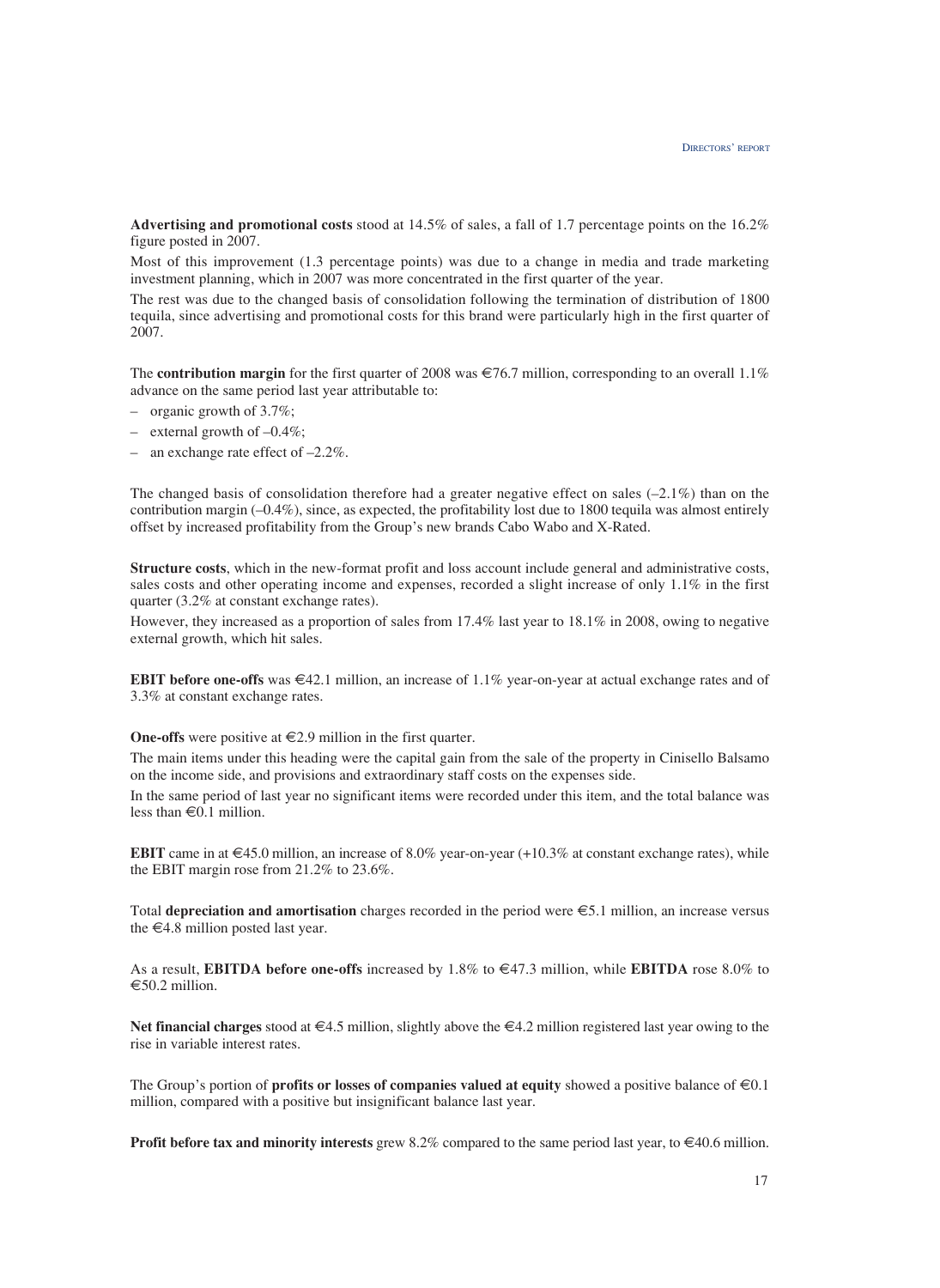**Minority interests** in the first quarter of 2008, relating almost entirely to the minority shares of Cabo Wabo, stood at  $\in$  0.6 million.

In the first quarter of 2007 this item was wholly marginal.

**Group profit before tax** stood at €40.1 million, an increase of 6.8% versus the first quarter of 2007.

#### **Net debt**

The Group's consolidated net debt from **operating activities** stood at €267.8 million at 31 March 2008, a reduction of  $\epsilon$ 20.3 million compared with the position at 31 December 2007, when debt totalled  $\epsilon$ 288.1 million.

Note that during the period, the Group paid US\$ 80.8 million ( $\epsilon$ 54.8 million at the exchange rate when the deal was completed) for Cabo Wabo, and received €6.7 million from the sale of the warehouse in Cinisello Balsamo near Milan.

As the table below shows, the Group's short-term net cash position improved by  $\epsilon$ 11.3 million, while medium and long-term net debt decreased by €9.0 million.

Exchange rate fluctuations between 31 December 2007 and 31 March 2008 caused a  $\epsilon$ 3.2 million fall in consolidated net debt at the end of the period.

|                                                       | 31 March 2008      | 31 December 2007   |
|-------------------------------------------------------|--------------------|--------------------|
|                                                       | $\epsilon$ million | $\epsilon$ million |
| Cash and equivalents                                  | 191.0              | 199.8              |
| Payables to banks                                     | (99.7)             | (114.4)            |
| Real estate lease payables                            | (3.2)              | (3.2)              |
| Private placement and bond issue                      | (11.6)             | (17.3)             |
| Other financial receivables and payables              | 1.1                | 1.3                |
| Short-term net cash position                          | 77.6               | 66.3               |
| Payables to banks                                     | (1.8)              | (1.8)              |
| Real estate lease payables                            | (12.1)             | (12.9)             |
| Private placement and bond                            | (330.7)            | (338.8)            |
| Other financial receivables and payables              | (0.8)              | (1.0)              |
| Medium / long-term net debt                           | (345.4)            | (354.4)            |
| Debt from operating activities                        | (267.8)            | (288.1)            |
| Payables for the exercise of the Cabo Wabo put option | (18.4)             |                    |
| Net debt                                              | (286.2)            | (288.1)            |

The balance sheet at 31 March 2008, and thus the Group's **net debt** figure, also includes a payable of €18.4 million relating to the possible future exercise of put options by the minority shareholders of Cabo Wabo, LLC and Redfire Mexico, S.A. de C.V.

The payable is recorded on the balance sheet together with an upwards adjustment in trademarks, which are classified under intangible assets.

This move was due to a particular interpretation of IAS 32 (Financial instruments: disclosure and presentation) issued by the International Accounting Standards Board (IASB).

The Group followed the same interpretation previously in relation to the put options attributed to minority shareholders of Skyy Spirits, LLC.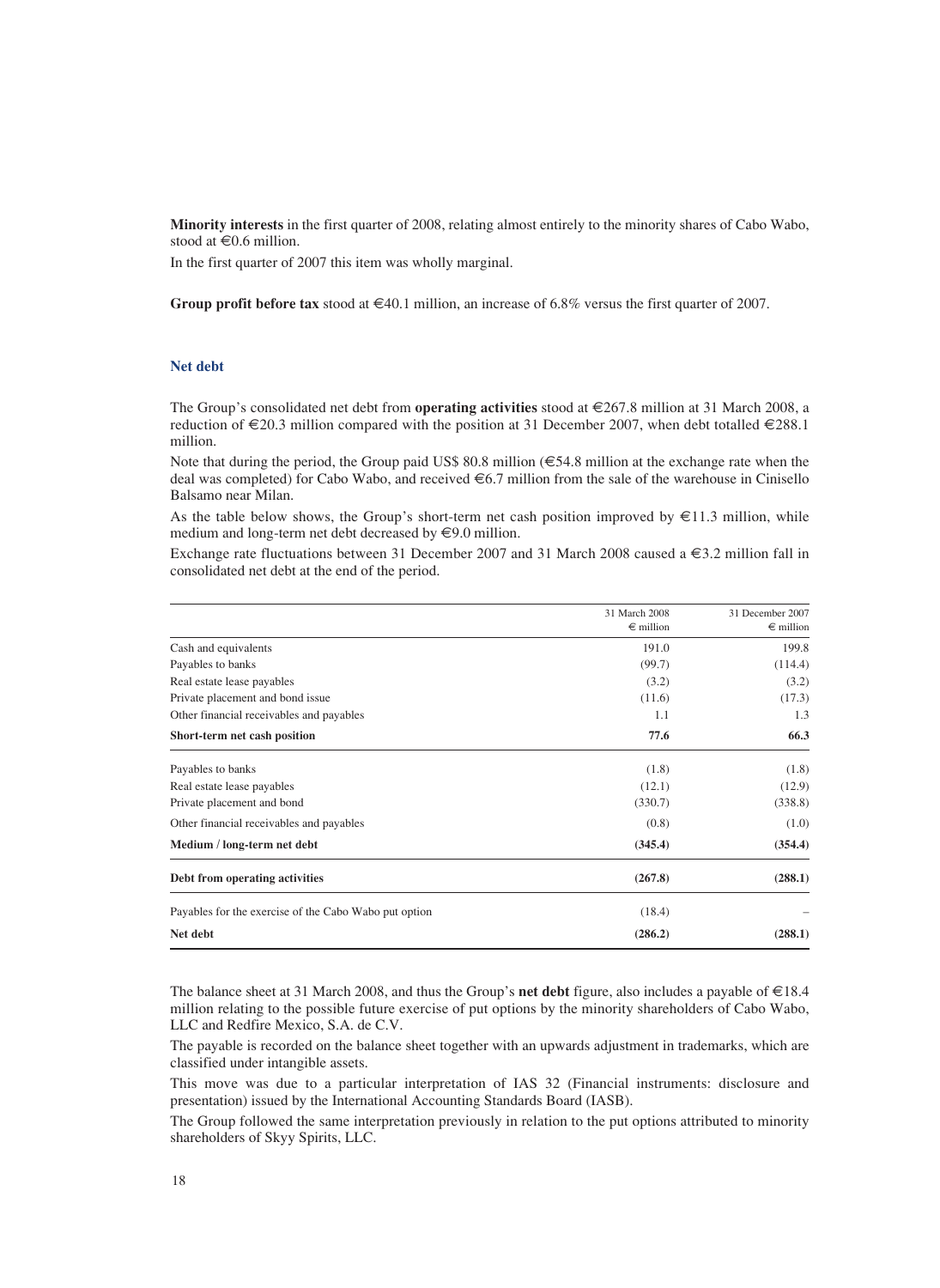The payable relates to put / call options on 20% of Cabo Wabo, LLC and Redfire Mexico, S.A. de C.V, which may be exercised in two tranches, one of 15% in 2012 and one of 5% in 2015.

The strike price of the options is estimated on the basis of contractually agreed earnings multiples, while expected earnings are based on the Group's medium-term growth plans.

# **Operating working capital**

The balance sheet at 31 March 2008 showed working capital of  $\epsilon$ 236.7 million, down  $\epsilon$ 53.6 million from 31 December 2007.

|                                                           | 31 March 2008<br>$\epsilon$ million | 31 December 2007<br>$\epsilon$ million | change<br>$\epsilon$ million | 31 March 2007<br>$\epsilon$ million |
|-----------------------------------------------------------|-------------------------------------|----------------------------------------|------------------------------|-------------------------------------|
| Receivables from customers                                | 202.9                               | 280.0                                  | (77.1)                       | 186.0                               |
| Inventories                                               | 172.8                               | 166.9                                  | 5.8                          | 179.2                               |
| Payables to suppliers                                     | (138.9)                             | (156.6)                                | 17.6                         | (127.6)                             |
| <b>Operating working capital</b>                          | 236.7                               | 290.4                                  | (53.6)                       | 237.6                               |
| Sales year-on-year change                                 | 951.9                               | 957.5                                  | (5.6)                        | 946.9                               |
| Working capital as $%$ of sales in the previous 12 months | 24.9                                | 30.3                                   |                              | 25.1                                |

The decrease in working capital between the two dates compared was due mainly to the seasonal nature of the business, and in particular to trade receivables, which stand at their highest level of the year on 31 December.

Conversely, inventories at 31 March are normally higher than at year-end, in anticipation of sales in the important second quarter.

The depreciation of currencies other than the euro during the quarter helped curb working capital, reducing it by  $\in 7.4$  million.

The comparison with the figure at 31 March 2007 – that is between two periods that have the same seasonal trends – is also positive, and shows that working capital as a percentage of sales fell from 25.1% to 24.9% year-on-year.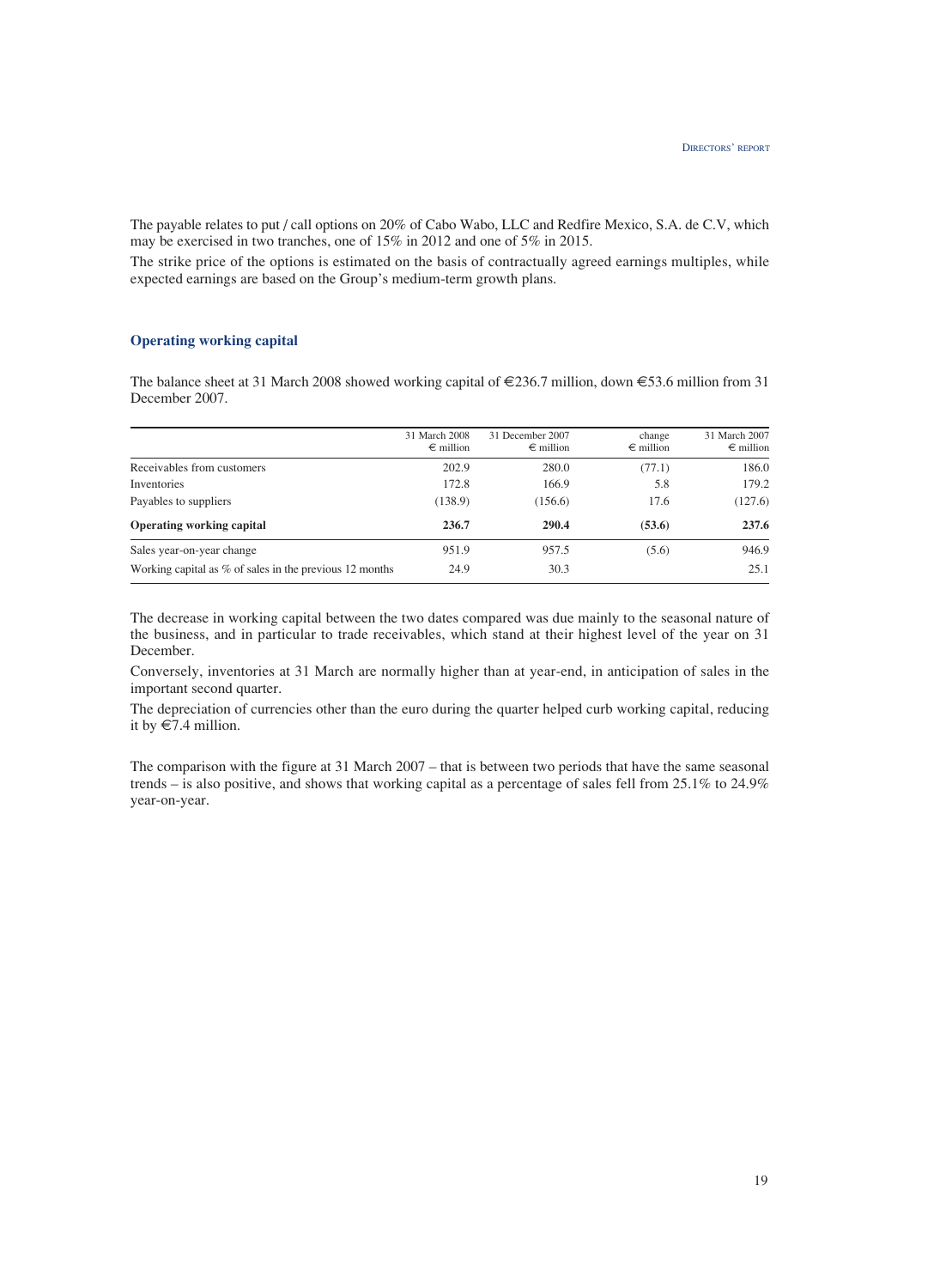# **EVENTS TAKING PLACE AFTER 31 MARCH 2008**

#### *New distribution agreement in Spain*

On 1 April 2008, responsibility for the distribution of the Campari Group's core products in Spain was given to Zadibe, part of the Diego Zamora Group, a leading international producer and distributor of wines and spirits*.*

At the same time, the agreement with the previous distributor, Summa S.L., a joint venture set up with the Gonzalez Byass group, was terminated.

Subsequently, on 14 April 2008, the Group formalised the sale of its 30% stake in Summa S.L. to the Gonzalez Byass group.

#### *Winding-up of Campari Teoranta*

On 2 April 2008 the Group launched procedures for the winding-up of Campari Teoranta, a Dublin-based financial and services company.

#### *Ordinary shareholders' meeting of the Parent Company*

On 29 April 2008 the shareholders' meeting of Davide Campari-Milano S.p.A. approved the full-year results for the year ending 31 December 2007 and agreed the payment of a dividend of  $\epsilon$ 0.11 per share (excluding own shares), an increase of 10% from last year.

The meeting also voted to authorise the Board of Directors to purchase and/or sell own shares, mainly for the purpose of servicing the stock option plans.

#### **OUTLOOK**

The results generated by the Group in the first quarter were in line with forecasts, and were affected not only by negative external growth and exchange rate effects, but also by contingent factors announced in advance to the market, which caused a temporary slowdown in organic sales growth.

Taking account of the fact that the first-quarter trend is not generally indicative of the full-year performance of the Group's brands, we report that sales slowed as expected in the first three months of the year.

At present we see no reason to alter the growth forecasts made at the start of this year.

Milan, 14 May 2008

Chairman of the Board of Directors Luca Garavoglia

I, Paolo Marchesini, the director responsible for preparing the company's accounting statements, hereby declare that, pursuant to paragraph 2, article 154-*bis* of the Testo Unico della Finanza law, this first-quarter report accurately represents the figures contained in the Group's accounting records.

> Paolo Marchesini *Chief Financial Officer*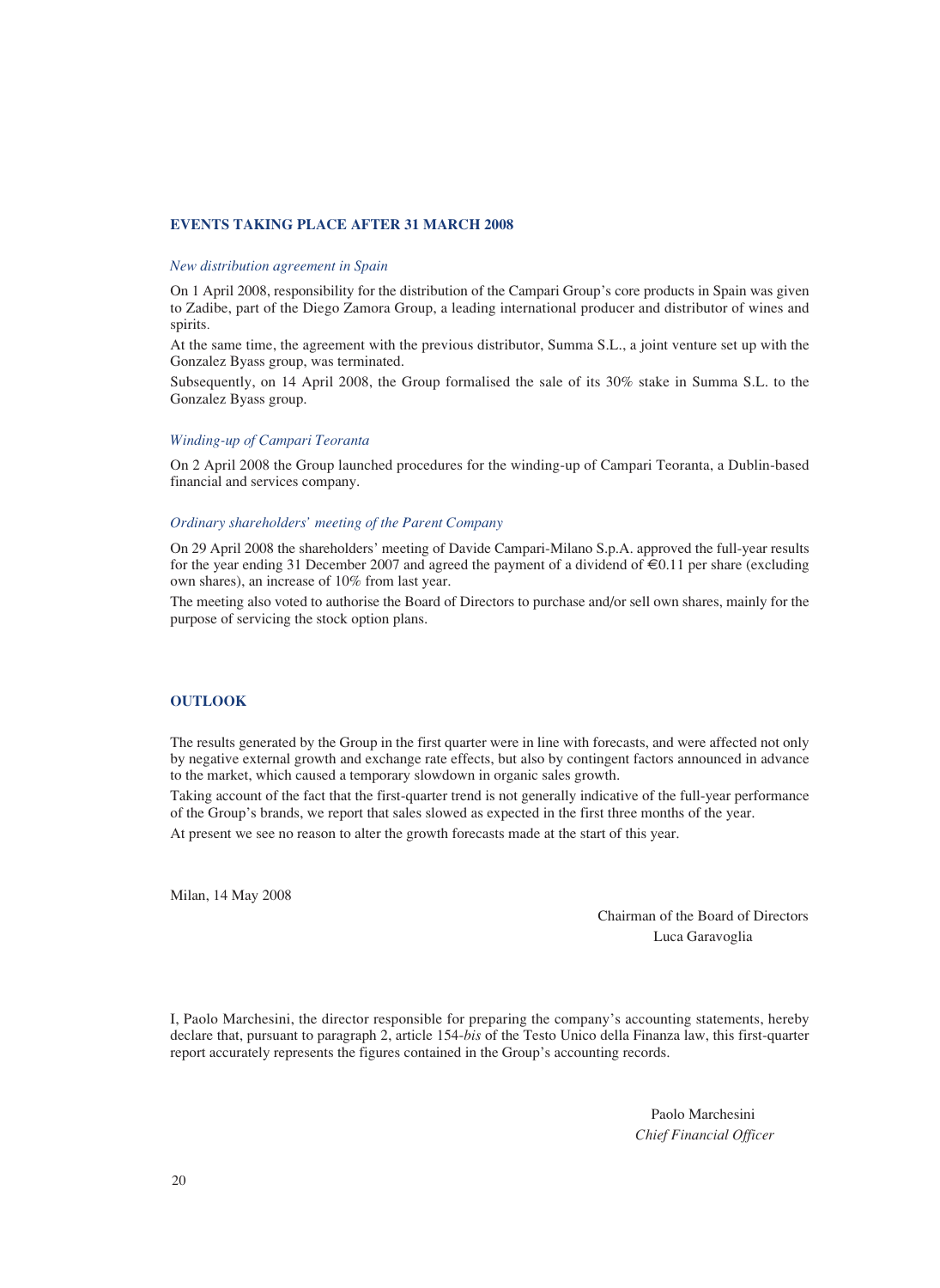# **APPENDICES**

## **Reconciliation between previous and new profit and loss formats for 2007 results**

- First quarter 2007
- Second quarter 2007
- Third quarter 2007
- Fourth quarter 2007
- Six months to 30 June 2007
- Nine months to 30 September 2007
- Twelve months to 31 December 2007

# **Reconciliation between previous and new summary profit and loss formats by business area for 2007 results**

- Six months to 30 June 2007
	- Total
	- Spirits
	- Wines
	- Soft drinks
	- Other sales
- Twelve months to 31 December 2007
	- Total
	- Spirits
	- Wines
	- Soft drinks
	- Other sales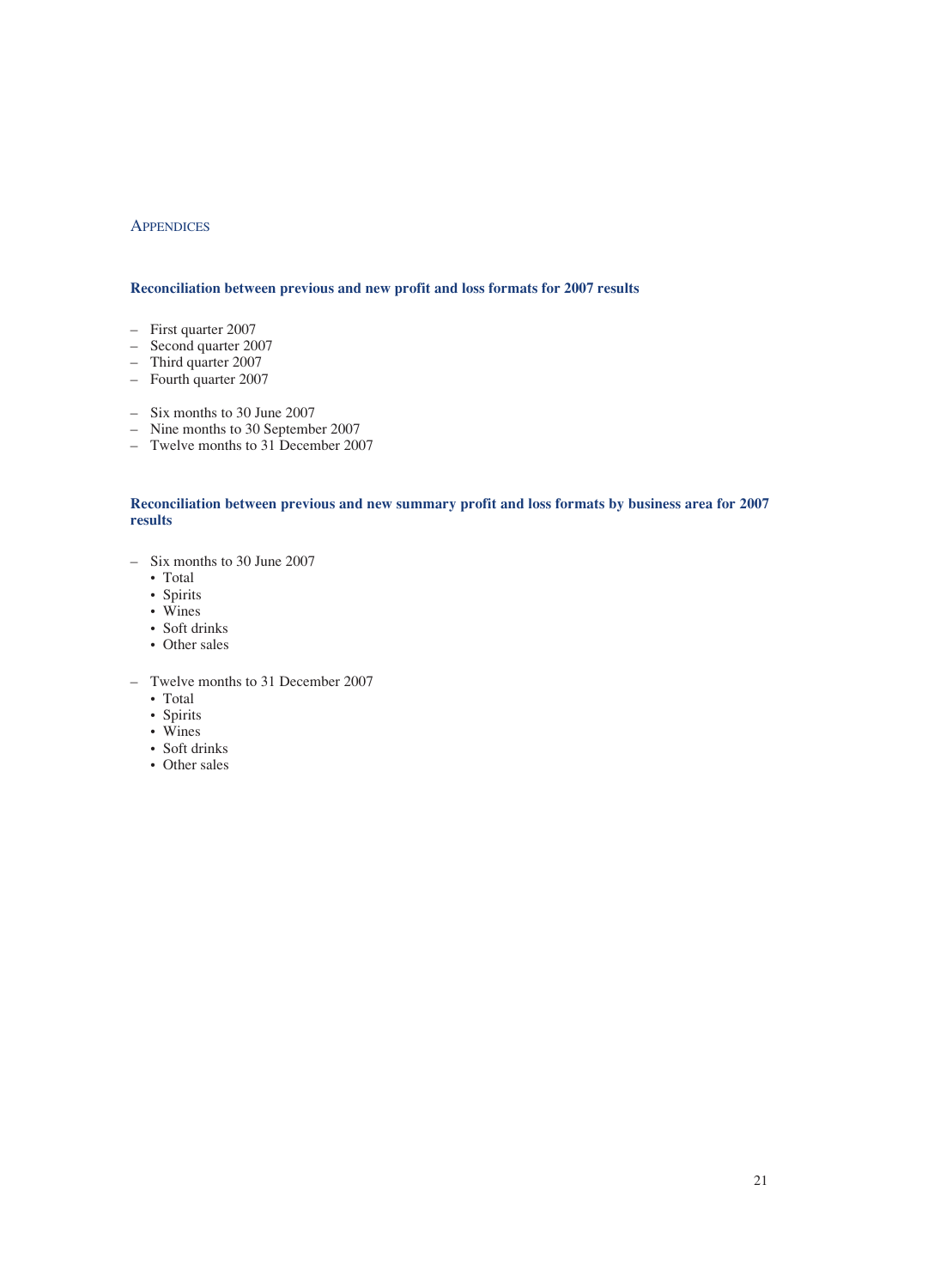# **Profit and loss accounts for each quarter of 2007**

|                                    | First quarter 2007 |                    |                                             |
|------------------------------------|--------------------|--------------------|---------------------------------------------|
| Previous format                    | $\epsilon$ million | $\epsilon$ million | New format                                  |
| <b>Net sales</b>                   | 196.6              | 196.6              | <b>Net sales</b>                            |
| Cost of goods sold                 | (81.7)             |                    |                                             |
|                                    |                    | (88.9)             | Cost of goods sold after distribution costs |
| Gross profit                       | 114.8              |                    |                                             |
|                                    |                    | 107.6              | Gross profit after distribution costs       |
| Advertising and promotional costs  | (31.8)             | (31.8)             | Advertising and promotional costs           |
| Sales and distribution costs       | (25.3)             |                    |                                             |
|                                    |                    | 75.8               | <b>Contribution margin</b>                  |
| <b>Trading profit</b>              | 57.7               |                    |                                             |
| General and administrative costs   | (16.0)             |                    |                                             |
|                                    |                    | (34.2)             | Structure costs                             |
| <b>EBIT</b> before one-offs        | 41.7               | 41.7               | <b>EBIT</b> before one-offs                 |
| Other one-offs: income and charges | 0.0                | 0.0                | Other one-offs: income and charges          |
| <b>EBIT</b>                        | 41.7               | 41.7               | <b>EBIT</b>                                 |

|                                    |                    | Second quarter 2007 |                                             |
|------------------------------------|--------------------|---------------------|---------------------------------------------|
| Previous format                    | $\epsilon$ million | $\epsilon$ million  | New format                                  |
| <b>Net sales</b>                   | 244.0              | 244.0               | <b>Net sales</b>                            |
| Cost of goods sold                 | (103.2)            |                     |                                             |
|                                    |                    | (112.2)             | Cost of goods sold after distribution costs |
| Gross profit                       | 140.8              |                     |                                             |
|                                    |                    | 131.8               | Gross profit after distribution costs       |
| Advertising and promotional costs  | (48.0)             | (48.0)              | Advertising and promotional costs           |
| Sales and distribution costs       | (26.7)             |                     |                                             |
|                                    |                    | 83.8                | <b>Contribution margin</b>                  |
| <b>Trading profit</b>              | 66.0               |                     |                                             |
| General and administrative costs   | (14.9)             |                     |                                             |
|                                    |                    | (32.7)              | Structure costs                             |
| <b>EBIT</b> before one-offs        | 51.1               | 51.1                | <b>EBIT</b> before one-offs                 |
| Other one-offs: income and charges | (1.7)              | (1.7)               | Other one-offs: income and charges          |
| <b>EBIT</b>                        | 49.4               | 49.4                | <b>EBIT</b>                                 |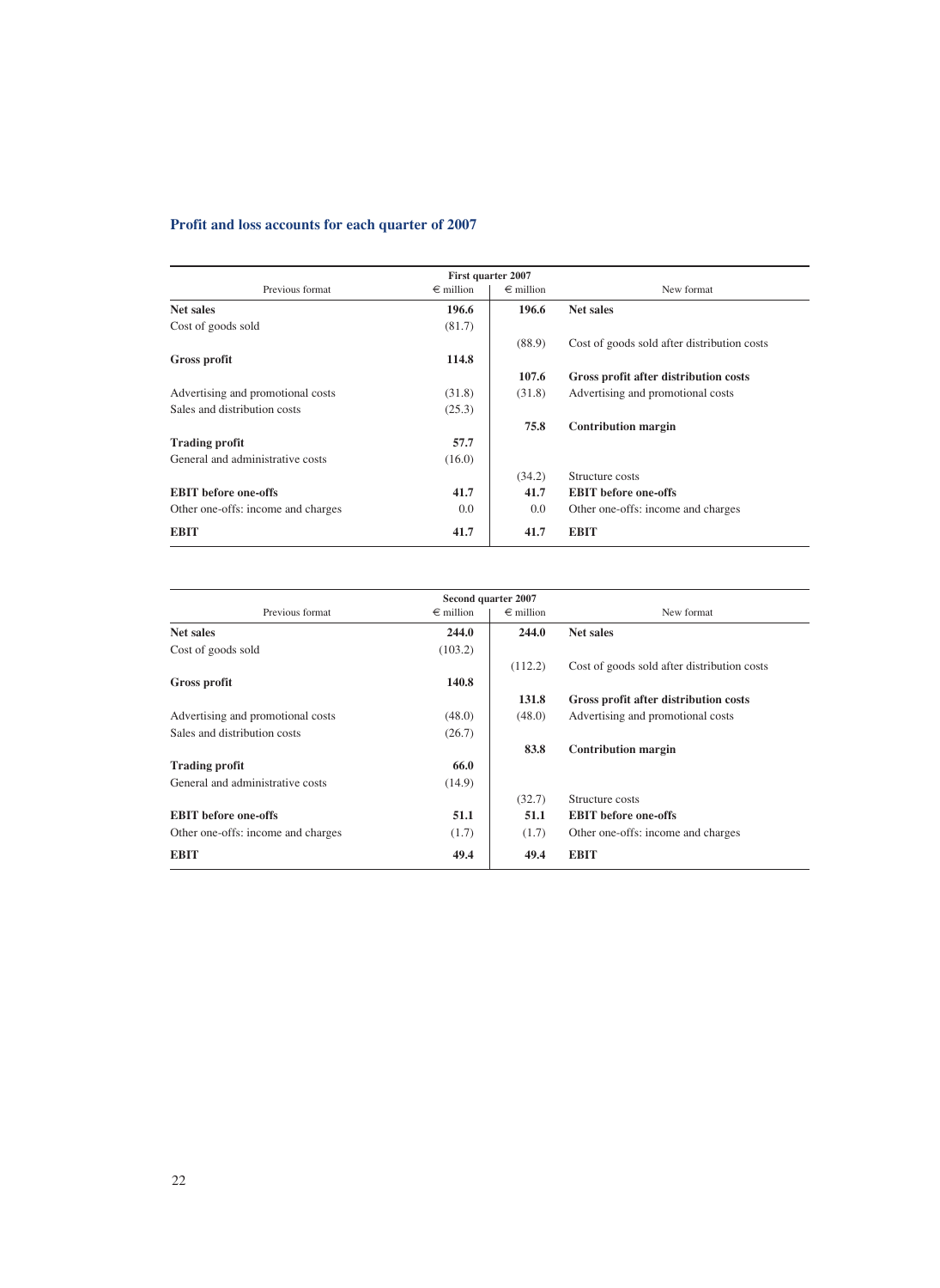|                                    |                    | Third quarter 2007 |                                             |
|------------------------------------|--------------------|--------------------|---------------------------------------------|
| Previous format                    | $\epsilon$ million | $\epsilon$ million | New format                                  |
| <b>Net sales</b>                   | 204.0              | 204.0              | <b>Net sales</b>                            |
| Cost of goods sold                 | (88.7)             |                    |                                             |
|                                    |                    | (96.4)             | Cost of goods sold after distribution costs |
| Gross profit                       | 115.3              |                    |                                             |
|                                    |                    | 107.7              | Gross profit after distribution costs       |
| Advertising and promotional costs  | (37.5)             | (37.5)             | Advertising and promotional costs           |
| Sales and distribution costs       | (24.8)             |                    |                                             |
|                                    |                    | 70.1               | <b>Contribution margin</b>                  |
| <b>Trading profit</b>              | 53.0               |                    |                                             |
| General and administrative costs   | (15.6)             |                    |                                             |
|                                    |                    | (32.8)             | Structure costs                             |
| <b>EBIT</b> before one-offs        | 37.3               | 37.3               | <b>EBIT</b> before one-offs                 |
| Other one-offs: income and charges | 0.4                | 0.4                | Other one-offs: income and charges          |
| <b>EBIT</b>                        | 37.7               | 37.7               | <b>EBIT</b>                                 |

|                                    |                    | Fourth quarter 2007 |                                             |
|------------------------------------|--------------------|---------------------|---------------------------------------------|
| Previous format                    | $\epsilon$ million | $\epsilon$ million  | New format                                  |
| <b>Net sales</b>                   | 312.9              | 312.9               | Net sales                                   |
| Cost of goods sold                 | (133.5)            |                     |                                             |
|                                    |                    | (143.8)             | Cost of goods sold after distribution costs |
| Gross profit                       | 179.4              |                     |                                             |
|                                    |                    | 169.1               | Gross profit after distribution costs       |
| Advertising and promotional costs  | (57.3)             | (57.3)              | Advertising and promotional costs           |
| Sales and distribution costs       | (28.2)             |                     |                                             |
|                                    |                    | 111.8               | <b>Contribution margin</b>                  |
| <b>Trading profit</b>              | 94.0               |                     |                                             |
| General and administrative costs   | (20.6)             |                     |                                             |
|                                    |                    | (38.5)              | Structure costs                             |
| <b>EBIT</b> before one-offs        | 73.3               | 73.3                | <b>EBIT</b> before one-offs                 |
| Other one-offs: income and charges | (1.6)              | (1.6)               | Other one-offs: income and charges          |
| <b>EBIT</b>                        | 71.7               | 71.7                | <b>EBIT</b>                                 |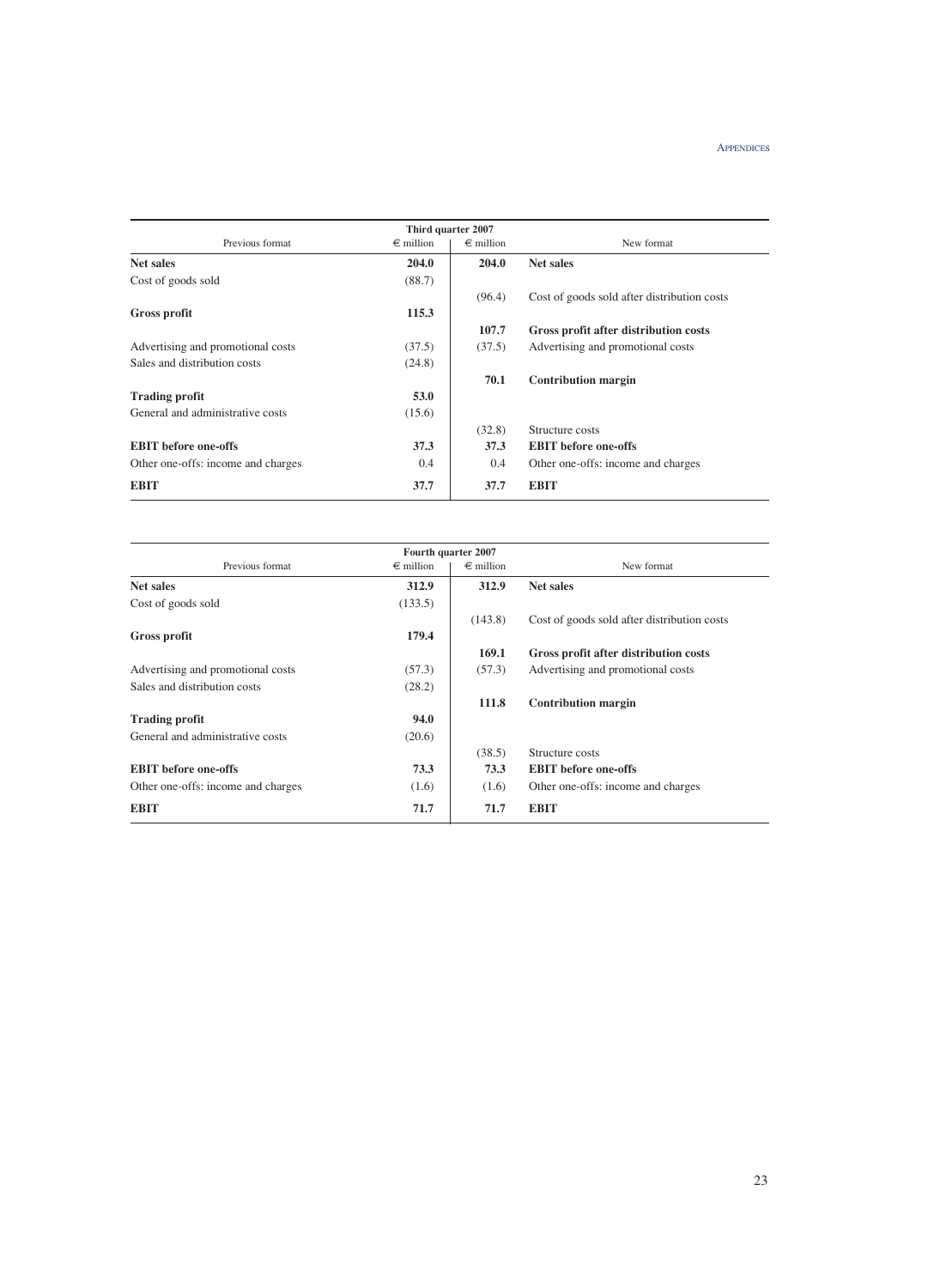# **Cumulative profit and loss accounts at 30 June 2007, 30 September 2007 and 31 December 2007**

| Profit and loss account at 30 June 2007 |                    |                    |                                             |
|-----------------------------------------|--------------------|--------------------|---------------------------------------------|
| Previous format                         | $\epsilon$ million | $\epsilon$ million | New format                                  |
| <b>Net sales</b>                        | 440.6              | 440.6              | <b>Net sales</b>                            |
| Cost of goods sold                      | (185.0)            |                    |                                             |
|                                         |                    | (201.1)            | Cost of goods sold after distribution costs |
| Gross profit                            | 255.6              |                    |                                             |
|                                         |                    | 239.4              | Gross profit after distribution costs       |
| Advertising and promotional costs       | (79.8)             | (79.8)             | Advertising and promotional costs           |
| Sales and distribution costs            | (52.1)             |                    |                                             |
|                                         |                    | 159.6              | <b>Contribution margin</b>                  |
| <b>Trading profit</b>                   | 123.7              |                    |                                             |
| General and administrative costs        | (31.0)             |                    |                                             |
|                                         |                    | (66.9)             | Structure costs                             |
| <b>EBIT</b> before one-offs             | 92.7               | 92.7               | <b>EBIT</b> before one-offs                 |
| Other one-offs: income and charges      | (1.6)              | (1.6)              | Other one-offs: income and charges          |
| <b>EBIT</b>                             | 91.1               | 91.1               | <b>EBIT</b>                                 |

| Profit and loss account at 30 September 2007 |                    |                    |                                             |  |
|----------------------------------------------|--------------------|--------------------|---------------------------------------------|--|
| Previous format                              | $\epsilon$ million | $\epsilon$ million | New format                                  |  |
| <b>Net sales</b>                             | 644.6              | 644.6              | <b>Net sales</b>                            |  |
| Cost of goods sold                           | (273.7)            |                    |                                             |  |
|                                              |                    | (297.5)            | Cost of goods sold after distribution costs |  |
| Gross profit                                 | 370.9              |                    |                                             |  |
|                                              |                    | 347.1              | Gross profit after distribution costs       |  |
| Advertising and promotional costs            | (117.4)            | (117.4)            | Advertising and promotional costs           |  |
| Sales and distribution costs                 | (76.9)             |                    |                                             |  |
|                                              |                    | 229.7              | <b>Contribution margin</b>                  |  |
| <b>Trading profit</b>                        | 176.7              |                    |                                             |  |
| General and administrative costs             | (46.6)             |                    |                                             |  |
|                                              |                    | (99.7)             | Structure costs                             |  |
| <b>EBIT</b> before one-offs                  | 130.1              | 130.1              | <b>EBIT</b> before one-offs                 |  |
| Other one-offs: income and charges           | (1.2)              | (1.2)              | Other one-offs: income and charges          |  |
| <b>EBIT</b>                                  | 128.8              | 128.8              | <b>EBIT</b>                                 |  |

|                                    | Profit and loss account at 31 December 2007 |                    |                                             |
|------------------------------------|---------------------------------------------|--------------------|---------------------------------------------|
| Previous format                    | $\epsilon$ million                          | $\epsilon$ million | New format                                  |
| <b>Net sales</b>                   | 957.5                                       | 957.5              | <b>Net sales</b>                            |
| Cost of goods sold                 | (407.2)                                     |                    |                                             |
|                                    |                                             | (441.4)            | Cost of goods sold after distribution costs |
| Gross profit                       | 550.3                                       |                    |                                             |
|                                    |                                             | 516.2              | Gross profit after distribution costs       |
| Advertising and promotional costs  | (174.6)                                     | (174.6)            | Advertising and promotional costs           |
| Sales and distribution costs       | (105.1)                                     |                    |                                             |
|                                    |                                             | 341.5              | <b>Contribution margin</b>                  |
| <b>Trading profit</b>              | 270.6                                       |                    |                                             |
| General and administrative costs   | (67.2)                                      |                    |                                             |
|                                    |                                             | (138.1)            | Structure costs                             |
| <b>EBIT</b> before one-offs        | 203.4                                       | 203.4              | <b>EBIT</b> before one-offs                 |
| Other one-offs: income and charges | (2.8)                                       | (2.8)              | Other one-offs: income and charges          |
| <b>EBIT</b>                        | 200.6                                       | 200.6              | <b>EBIT</b>                                 |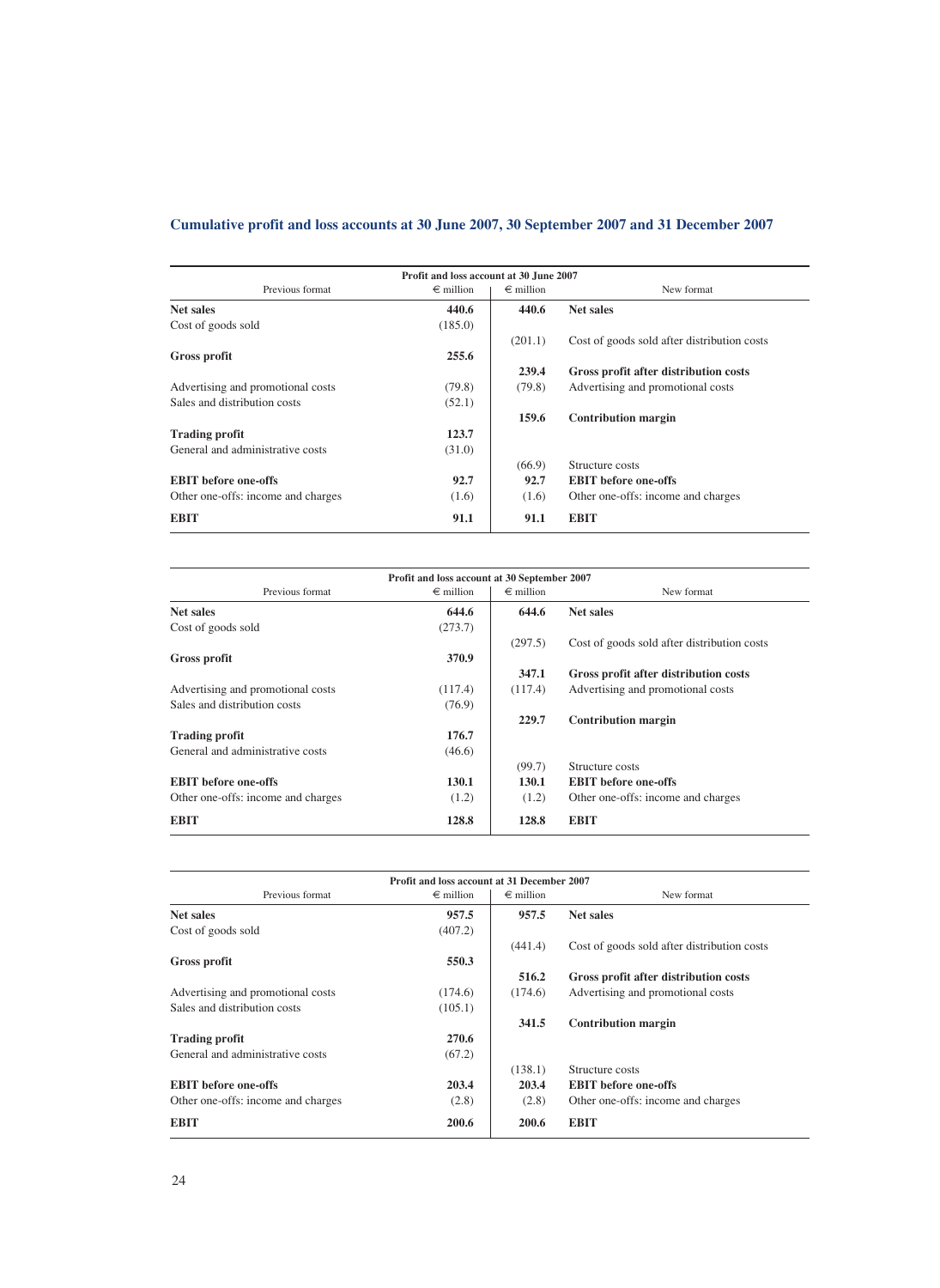# **Summary profit and loss accounts by business area at 30 June 2007 and 31 December 2007**

# **Profit and loss accounts at 30 June 2007**

| <b>Total - 30 June 2007</b> |                    |                    |                                       |  |
|-----------------------------|--------------------|--------------------|---------------------------------------|--|
| Previous format             | $\epsilon$ million | $\epsilon$ million | New format                            |  |
| Net sales                   | 440.6              | 440.6              | Net sales                             |  |
| Gross profit                | 255.6              |                    |                                       |  |
|                             |                    | 239.4              | Gross profit after distribution costs |  |
|                             |                    | 159.6              | <b>Contribution margin</b>            |  |
| <b>Trading profit</b>       | 123.7              |                    |                                       |  |

| Spirits - 30 June 2007 |                    |                    |                                       |  |
|------------------------|--------------------|--------------------|---------------------------------------|--|
| Previous format        | $\epsilon$ million | $\epsilon$ million | New format                            |  |
| Net sales              | 318.7              | 318.7              | Net sales                             |  |
| Gross profit           | 196.5              |                    |                                       |  |
|                        |                    | 187.5              | Gross profit after distribution costs |  |
|                        |                    | 123.4              | <b>Contribution margin</b>            |  |
| <b>Trading profit</b>  | 97.7               |                    |                                       |  |

| <b>Wines - 30 June 2007</b> |                    |                    |                                       |  |
|-----------------------------|--------------------|--------------------|---------------------------------------|--|
| Previous format             | $\epsilon$ million | $\epsilon$ million | New format                            |  |
| Net sales                   | 56.9               | 56.9               | Net sales                             |  |
| Gross profit                | 25.4               |                    |                                       |  |
|                             |                    | 23.1               | Gross profit after distribution costs |  |
|                             |                    | 12.3               | <b>Contribution margin</b>            |  |
| <b>Trading profit</b>       | 5.9                |                    |                                       |  |

| Soft drinks - 30 June 2007 |                    |                    |                                       |  |
|----------------------------|--------------------|--------------------|---------------------------------------|--|
| Previous format            | $\epsilon$ million | $\epsilon$ million | New format                            |  |
| Net sales                  | 57.4               | 57.4               | Net sales                             |  |
| Gross profit               | 32.3               |                    |                                       |  |
|                            |                    | 27.6               | Gross profit after distribution costs |  |
|                            |                    | 22.5               | <b>Contribution margin</b>            |  |
| <b>Trading profit</b>      | 18.9               |                    |                                       |  |

| Other sales - 30 June 2007 |                    |                    |                                       |  |
|----------------------------|--------------------|--------------------|---------------------------------------|--|
| Previous format            | $\epsilon$ million | $\epsilon$ million | New format                            |  |
| Net sales                  | 7.6                | 7.6                | Net sales                             |  |
| Gross profit               | 1.4                |                    |                                       |  |
|                            |                    | 1.3                | Gross profit after distribution costs |  |
|                            |                    | 1.3                | <b>Contribution margin</b>            |  |
| <b>Trading profit</b>      | 1.3                |                    |                                       |  |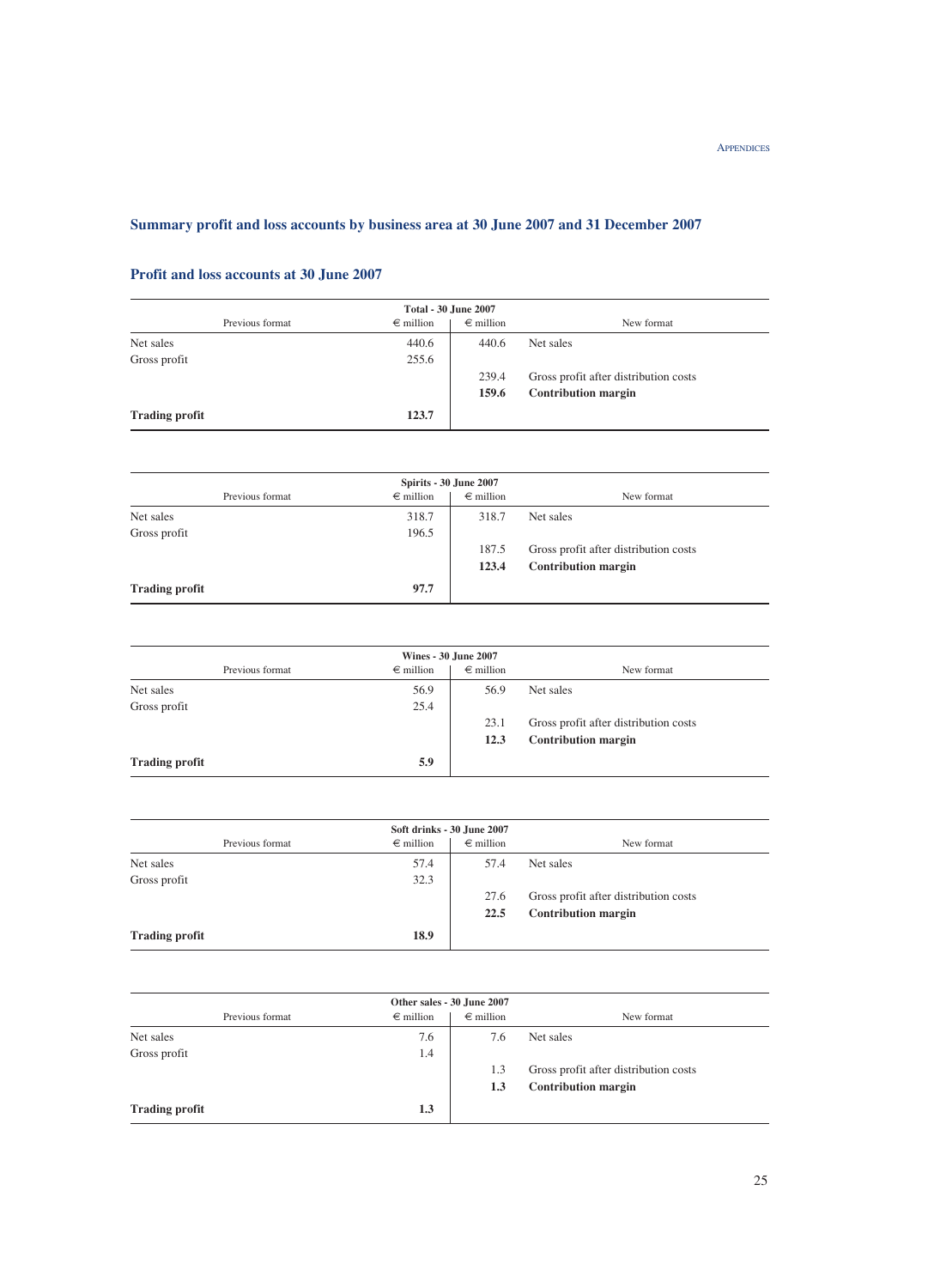# **Profit and loss accounts at 31 December 2007**

|                       | Total - 31 December 2007 |                    |                                       |
|-----------------------|--------------------------|--------------------|---------------------------------------|
| Previous format       | $\epsilon$ million       | $\epsilon$ million | New format                            |
| Net sales             | 957.5                    | 957.5              | Net sales                             |
| Gross profit          | 550.3                    |                    |                                       |
|                       |                          | 516.1              | Gross profit after distribution costs |
|                       |                          | 341.5              | <b>Contribution margin</b>            |
| <b>Trading profit</b> | 270.6                    |                    |                                       |

| Spirits - 31 December 2007 |                    |                    |                                       |  |
|----------------------------|--------------------|--------------------|---------------------------------------|--|
| Previous format            | $\epsilon$ million | $\epsilon$ million | New format                            |  |
| Net sales                  | 687.1              | 687.1              | Net sales                             |  |
| Gross profit               | 424.6              |                    |                                       |  |
|                            |                    | 405.9              | Gross profit after distribution costs |  |
|                            |                    | 269.7              | <b>Contribution margin</b>            |  |
| <b>Trading profit</b>      | 219.3              |                    |                                       |  |

| Wines - 31 December 2007 |                    |                    |                                       |  |
|--------------------------|--------------------|--------------------|---------------------------------------|--|
| Previous format          | $\epsilon$ million | $\epsilon$ million | New format                            |  |
| Net sales                | 151.3              | 151.3              | Net sales                             |  |
| Gross profit             | 65.7               |                    |                                       |  |
|                          |                    | 59.3               | Gross profit after distribution costs |  |
|                          |                    | 30.4               | <b>Contribution margin</b>            |  |
| <b>Trading profit</b>    | 16.6               |                    |                                       |  |

| Soft drinks - 31 December 2007 |                    |                    |                                       |  |
|--------------------------------|--------------------|--------------------|---------------------------------------|--|
| Previous format                | $\epsilon$ million | $\epsilon$ million | New format                            |  |
| Net sales                      | 102.4              | 102.4              | Net sales                             |  |
| Gross profit                   | 56.9               |                    |                                       |  |
|                                |                    | 48.0               | Gross profit after distribution costs |  |
|                                |                    | 38.5               | <b>Contribution margin</b>            |  |
| <b>Trading profit</b>          | 31.8               |                    |                                       |  |

| Other sales - 31 December 2007 |                    |                    |                                       |
|--------------------------------|--------------------|--------------------|---------------------------------------|
| Previous format                | $\epsilon$ million | $\epsilon$ million | New format                            |
| Net sales                      | 16.7               | 16.7               | Net sales                             |
| Gross profit                   | 3.2                |                    |                                       |
|                                |                    | 2.9                | Gross profit after distribution costs |
|                                |                    | 2.9                | <b>Contribution margin</b>            |
| <b>Trading profit</b>          | 2.9                |                    |                                       |